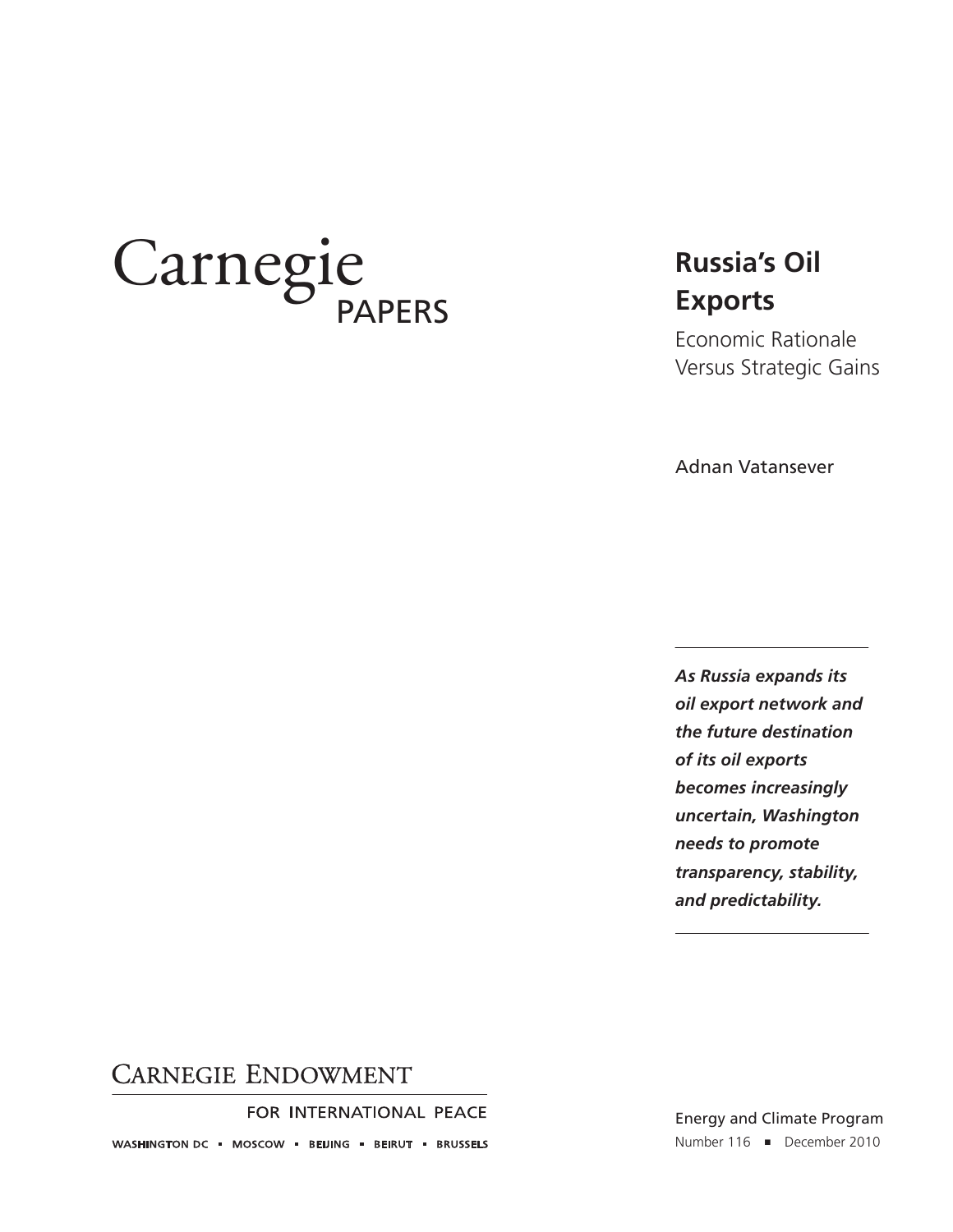© 2010 Carnegie Endowment for International Peace. All rights reserved.

The Carnegie Endowment does not take institutional positions on public policy issues; the views represented here are the author's own and do not necessarily reflect the views of the Endowment, its staff, or its trustees.

No part of this publication may be reproduced or transmitted in any form or by any means without permission in writing from the Carnegie Endowment. Please direct inquiries to:

Carnegie Endowment for International Peace Publications Department 1779 Massachusetts Avenue, NW Washington, D.C. 20036 Tel. +1 202 483 7600 Fax: +1 202 483 1840 www.CarnegieEndowment.org

This publication can be downloaded at no cost at www.CarnegieEndowment.org/pubs.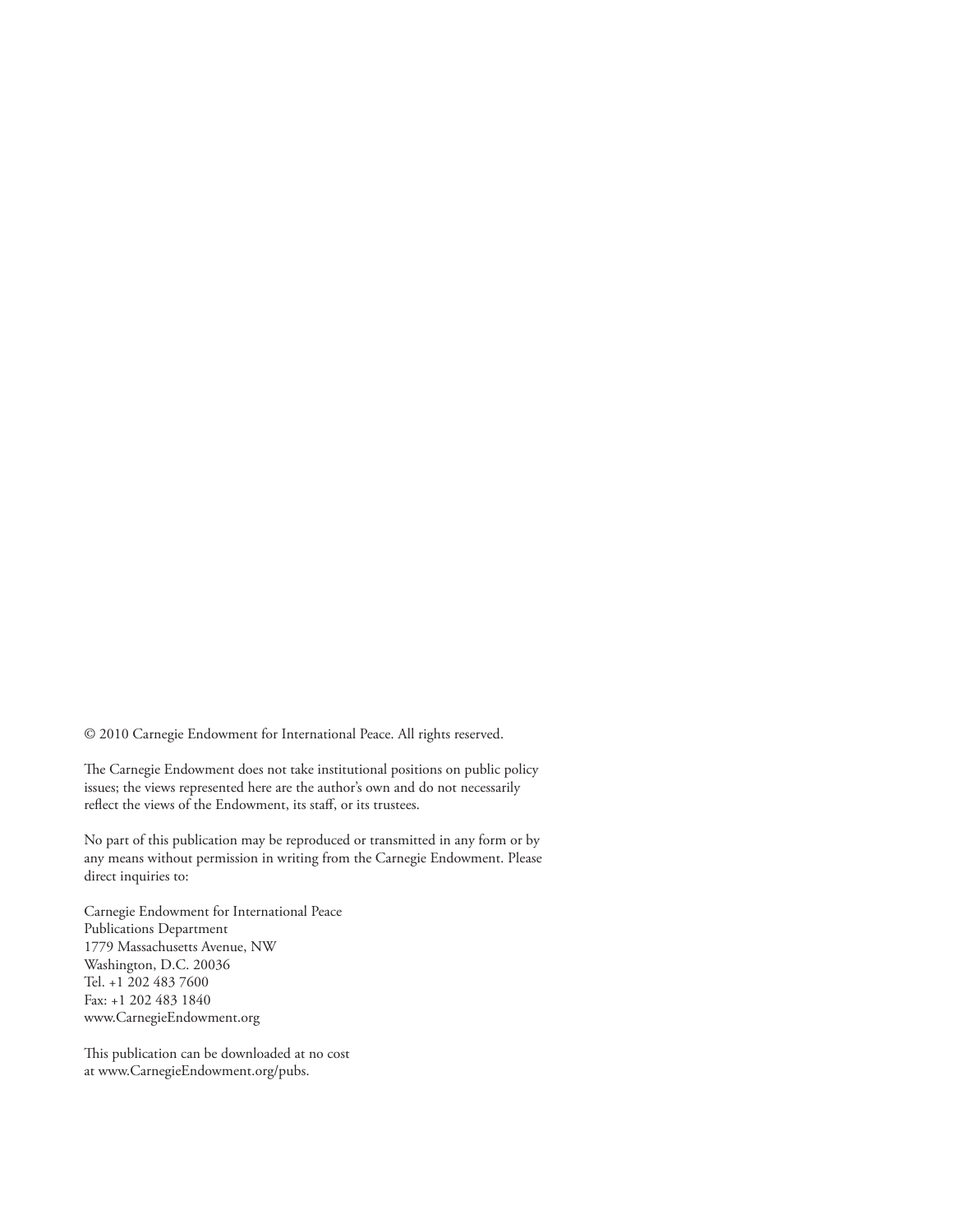# **Contents**

| <b>Summary</b>                                           | 1  |
|----------------------------------------------------------|----|
| <b>Introduction</b>                                      | 3  |
| <b>Russian Oil and Exports: A Brief History</b>          | 3  |
| How Much Oil Is Russia Exporting, and How?               | 5  |
| Is There a Bottleneck for Crude Oil Exports?             | 8  |
| The Drive Toward New Export Capacity                     | 10 |
| <b>A Weak Economic Rationale</b>                         | 12 |
| <b>Can Russia Avoid Having Excess Export Capacity?</b>   | 15 |
| <b>Strategic Gains as the Main Objective</b>             | 16 |
| <b>Implications for the United States and Its Allies</b> | 20 |
| <b>Policy Recommendations</b>                            | 23 |
| <b>Further Reading</b>                                   | 26 |
| <b>About the Author</b>                                  | 27 |
| <b>Carnegie Endowment for International Peace</b>        | 28 |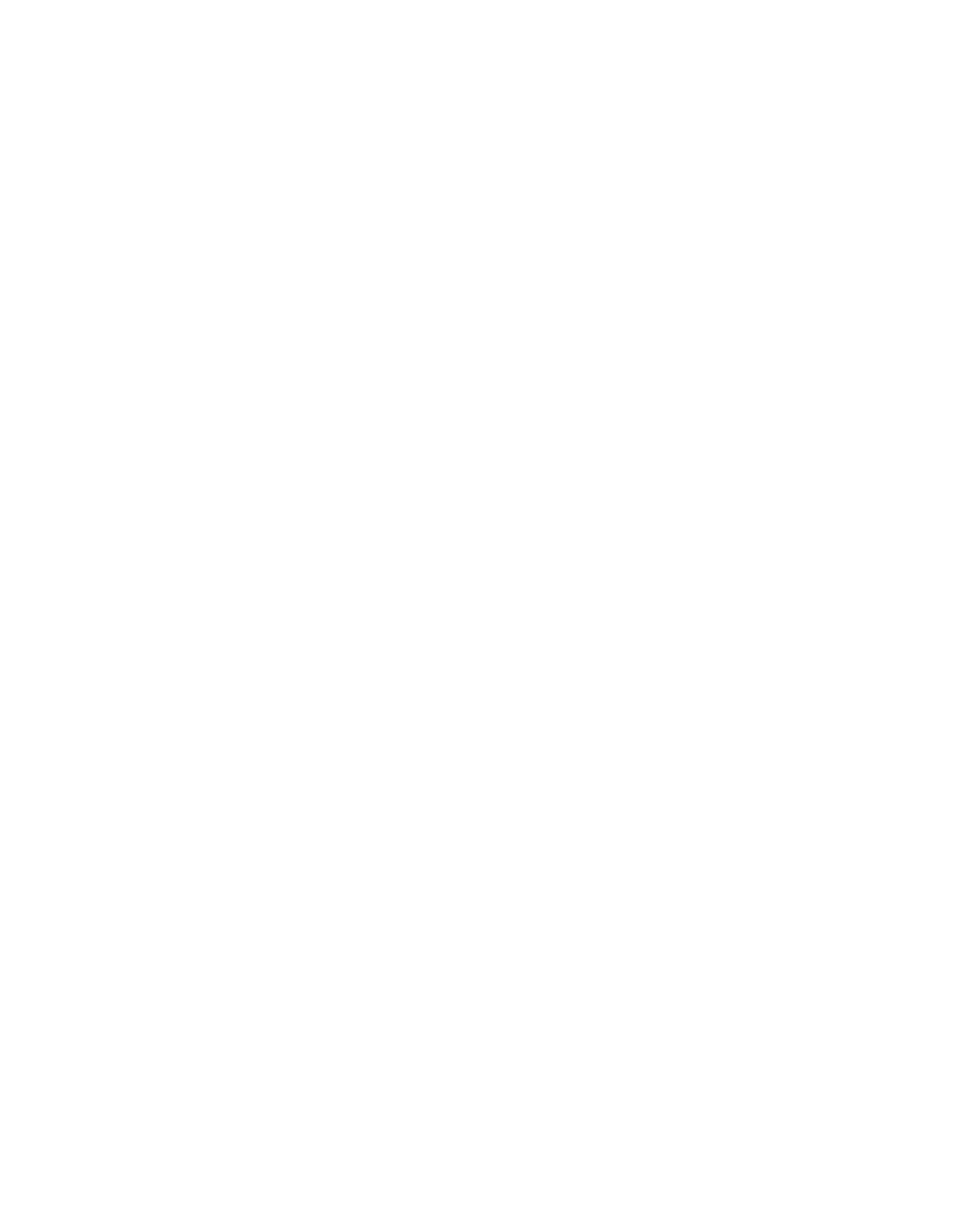## **Summary**

Russia, the world's largest oil producer, is vigorously promoting the development of new outlets for oil exports. While the recent launch of a long-awaited cross-border oil pipeline between Russia and China has received most of the publicity, it is a part of a much larger Russian initiative aimed at developing new oil export infrastructure in almost every possible direction: Asia, the Baltic Sea region, the Black Sea region, and the Arctic. This export strategy will have considerable policy and economic implications for Eastern and Central Europe and even the United States.

There are questions, however, about Russia's need for all these projects. Bottlenecks in reaching foreign markets did justify building new export infrastructure during the past decade, but they are no longer an issue. Furthermore, the growth in Russia's oil output has slowed down considerably in the past five years, and it is widely assumed that the prospects for substantial growth in the future are weak.

Unless Russia undertakes a monumental task in energy conservation in its transport sector and achieves a major breakthrough in oil field development, the potential to further expand crude oil exports above current volumes remains limited. Some room for additional crude exports could emerge if Russia exported fewer refined products and more crude oil, but this would require abandoning a long-standing government strategy of promoting valueadded exports. This raises several critical questions: What drives Russia's efforts to add new export capacity? Is its policy economically rational? What are the broader strategic benefits?

In reality, the economic rationale for Russia's drive for new export outlets is limited. Individual projects may provide some financial benefits, but when analyzing both the country's geology and economics it's clear that Russia will have more export pipelines than it needs. Parts of its oil export network will have to remain either underutilized or rely on oil from the Caspian countries, particularly Kazakhstan. Absent an assurance for crude deliveries from Kazakh sources, Moscow's policy will be a costly one as it will further raise the costs of operations for Russia's oil sector.

Yet, Moscow perceives substantial strategic gains in pursuing its policy. Each of its new oil export projects is likely to bring rewards ranging from positioning Russia as a strategic energy partner with China to gaining additional leverage when dealing with oil transit countries and Caspian producers. Additionally, some of Russia's efforts to negotiate oil projects are part of a larger energy bargain—they often support Moscow's objective of acquiring a leading role not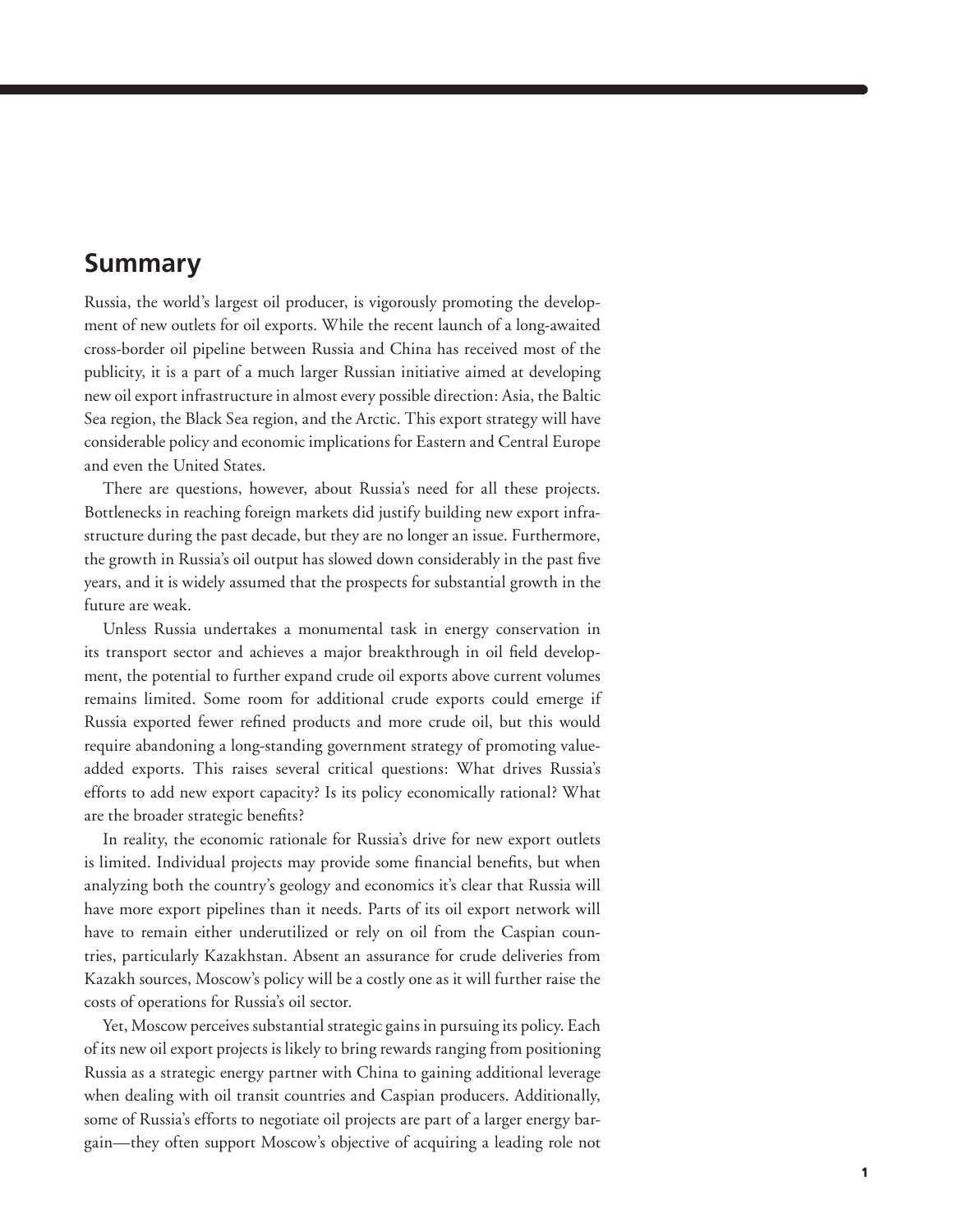only in oil markets, but also in gas markets and the export of nuclear power technology.

Russia's oil export strategy has significant implications. Importers of Russian oil in Eastern and Central Europe and current transit countries will feel the heat of Russia's growing ability to redirect its oil supplies to new destinations. Several prospective transit countries will also face significant choices while negotiating a more comprehensive energy deal with Russia. Kazakh oil producers are likely to emerge increasingly dependent on Moscow on issues related to moving oil through Russian pipelines.

The United States may start receiving more crude oil from Russia, but this will not address the energy security concerns associated with its dependence on oil imports from unstable regions. Instead, Russia's oil export strategy could have significant repercussions for U.S. interests—indirectly—through Washington's allies in Europe.

As Russia expands its oil export network and the future destination of its oil exports becomes increasingly uncertain, Washington needs to promote transparency, stability, and predictability. These goals could be advanced through active diplomacy in three specific areas:

- Establishing a platform for sharing information on oil production and export trends in Russia and the Caspian Sea region.
- Supporting the government of Kazakhstan in pursuing stable export routes for its growing supply of crude oil.
- Supporting initiatives aimed at reversing the flow of oil through the Odessa– Brody Pipeline connecting Ukraine's coast on the Black Sea to its border with Poland. This would carry Caspian oil to Europe and thus enhance oil supply security in Eastern Europe.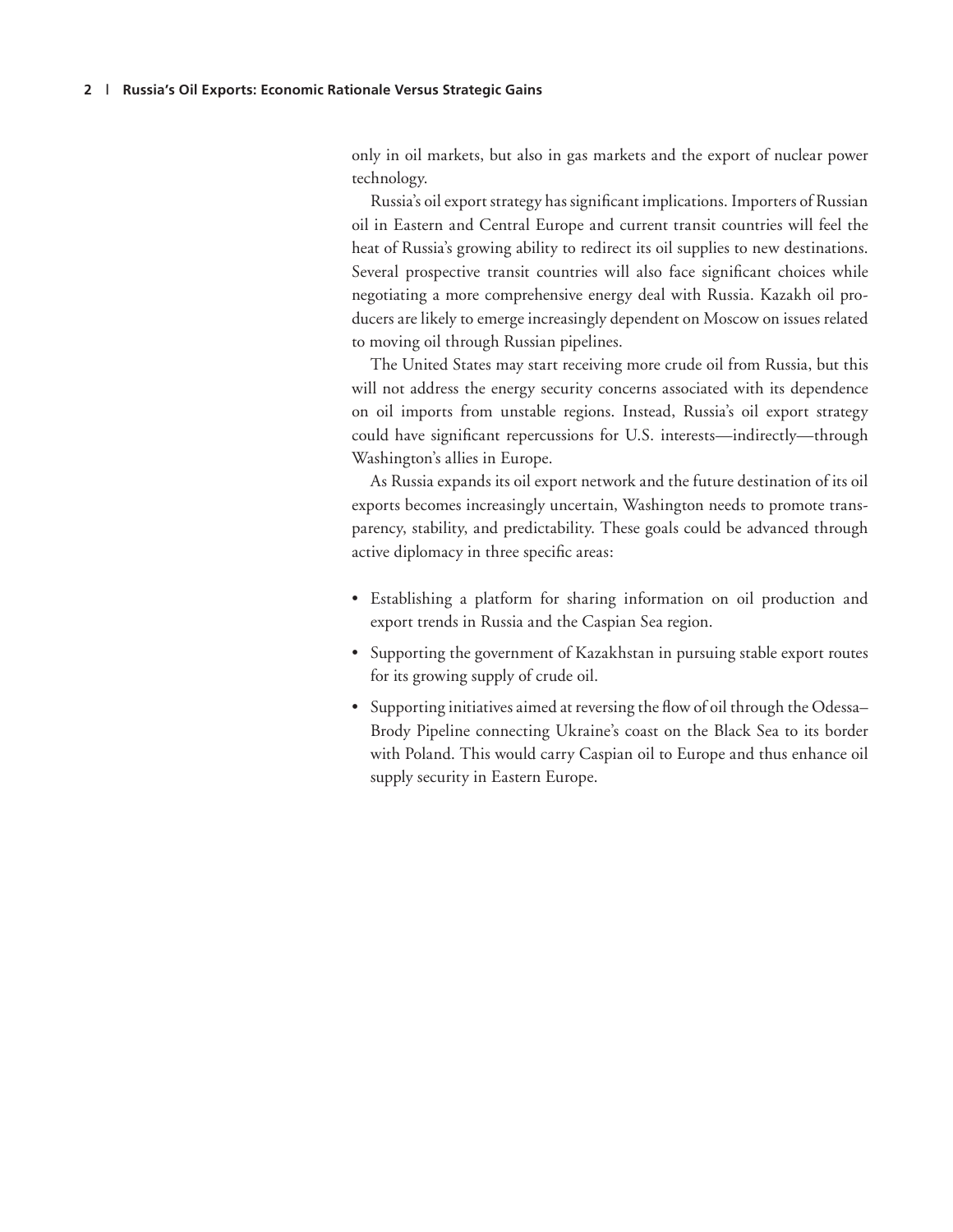## **Introduction**

Russia has emerged as the world's largest oil producer as Saudi Arabia has cut back its production to meet the quota requirements of the Organization of the Petroleum Exporting Countries (OPEC). In 2009, for the first time since

1991, Russia took the top spot, accounting for 12.5 percent of global oil output. It maintains its status as the main non-OPEC oil supplier, and its output is equivalent to a third of OPEC's total oil production.

As Russia has taken this prominent place in global oil markets, its leaders have been vigorously promoting the development of new outlets for oil exports. They have put

their energy behind several major infrastructure projects that will secure additional oil export capacity for Russia in almost every possible direction: China and the Far East, the Baltic Sea region, the Black Sea region, and the Arctic.

But are all these projects really needed? Russia's oil output growth has slowed considerably in the past five years, and the prospects for substantial growth in the future are widely assumed to be weak. The potential to further expand crude oil exports above the current volumes remains limited. This raises several critical questions about Russia's future oil strategy: What drives Russia's efforts to add new export capacity? Is the policy economically rational? What are the broader strategic benefits? This paper addresses these questions and looks into the possible implications.

### **Russian Oil and Exports: A Brief History**

Oil has a long history in Russia. Russia was one of the earliest countries to produce oil, and by the end of the nineteenth century, it accounted for nearly a third of the world's oil output. As oil's prominence as an energy source grew, so did the Soviet Union's emphasis on developing its own reserve base. This effort was a resounding success—by the 1980s, the Soviet Union had emerged as the undisputed leader in global oil production. When its oil output peaked in 1987, the USSR produced 624 million tons of oil, ahead of the United States and Saudi Arabia. The Russian Federation accounted for more than 90 percent of the USSR's oil output—570 million tons during the peak year (figure 1).

**Russia has emerged as the world's largest oil producer, accounting for 12.5 percent of global oil output.**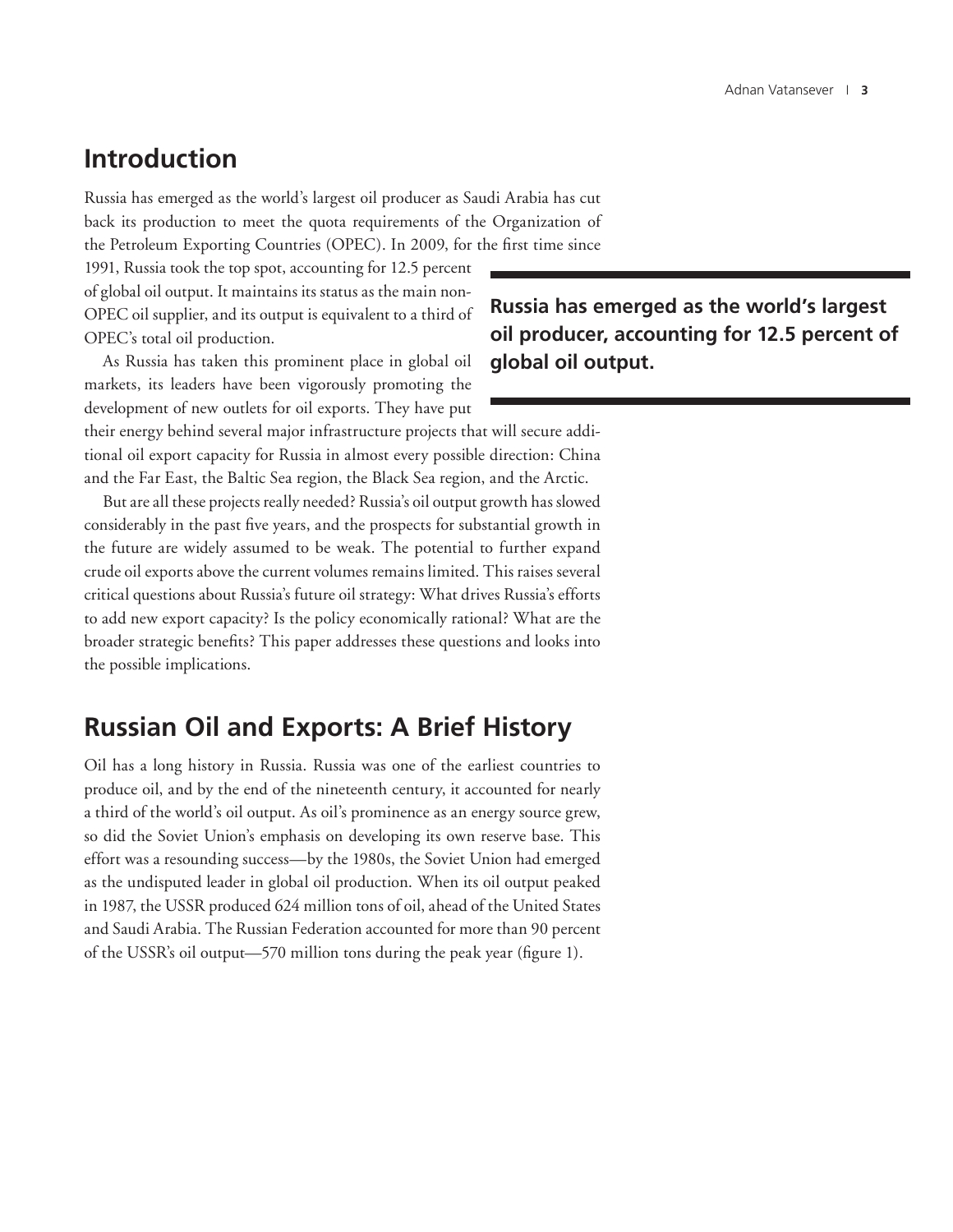



*Source:* BP Statistical Review 2010

The collapse of the Soviet Union coincided with a comparably dramatic collapse in Russia's oil sector. By 1996, production was down to 303 million tons—47 percent below its peak level. Inefficiencies inflicted by Soviet production methods, a severe collapse in investment spending, and restrictions on foreign companies willing to undertake larger Russian oil projects contributed to the collapse. By the end of the decade, however, Russia's oil industry witnessed a solid turnaround. This has been widely attributed to the restructuring and privatization of the oil sector during the 1990s, the increased use of Western

> technology that allowed rejuvenating old oil fields, and the substantial rise in oil prices after 1999.

> For decades, oil exports have been critical for the leadership in Moscow. During the Soviet period, the Russian Soviet Federative Socialist Republic (RSFSR) was a principal source of oil supplies for most of the rest of the Soviet republics as well as the Communist Bloc overall. This oil,

delivered at a substantial discount, was a key ingredient in maintaining the health of the bloc's centrally planned economies. As part of this strategy, the world's longest oil export pipeline, Druzhba (Friendship), was built in 1964 in order to secure crude oil for East Germany, Poland, Czechoslovakia, and Hungary.

In the meantime, oil emerged as an increasingly important source of hard currency for the Soviet leadership, as exports to market economies in Europe expanded. According to the All-Russia Research Institute for Complex Fuel and Energy Problems under the Soviet State Planning Committee, oil exports accounted for 39 percent of the USSR's total hard currency revenues in 1985.

**The collapse of the Soviet Union coincided with a comparably dramatic collapse in Russia's oil sector.**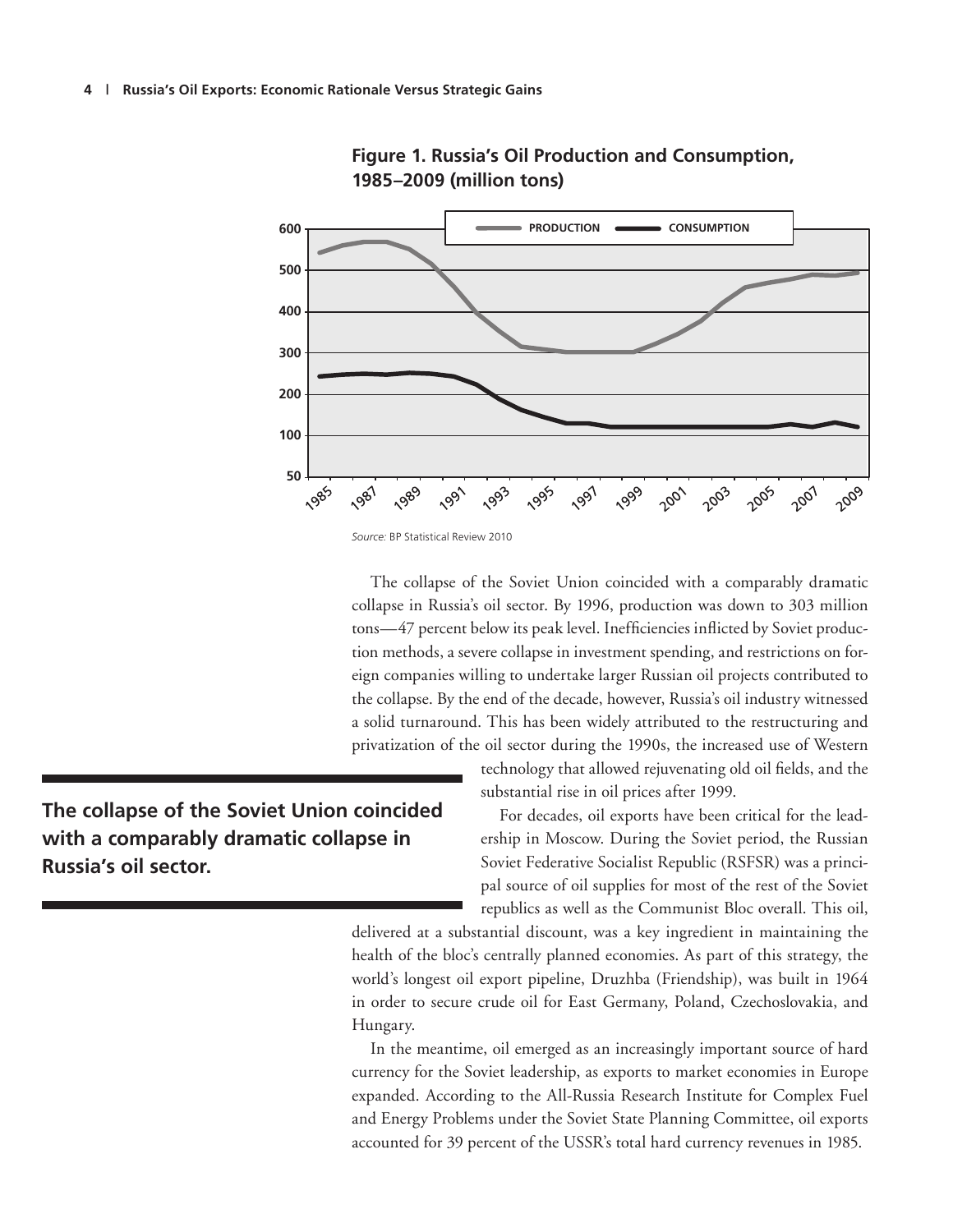Revenues from oil exports remained essential for the post-Soviet Russian economy as well. During the economic collapse of the 1990s, these revenues were critical for the Russian federal budget, despite the extraordinary decline in Russia's oil output. What helped to maintain significant oil revenues was principally the parallel contraction of domestic oil consumption. As a result of a massive economic restructuring and a slump in demand, Russia's own oil consumption was cut by half during the 1990s—from 250 million tons in 1990 to 124 million tons in 2000. Likewise, Russian oil companies shifted the direction of their crude oil exports away from the countries belonging to the Commonwealth of Independent States, where oil was usually sold at a

discount, and toward more lucrative markets in Europe. As consumption remained flat during the 2000s, while production increased, oil export volumes grew rapidly.

Finally, it is worth noting that the geography of Russia's oil industry has also shifted during the past few decades. Initially, the core of the industry was in the Volga-Urals region located in the southern part of European Russia. As its production peaked during the 1970s, the focus shifted to West Siberia, which

**Major Russian oil producers have gradually stepped up their efforts to look for opportunities in new regions of the Russian Federation—East Siberia, the Far East, and the Arctic.**

has remained the heartland of Russia's oil business. However, as explained below, this region's production has been declining in the past few years, while major Russian oil producers have gradually stepped up their efforts to look for opportunities in new regions of the Russian Federation—East Siberia, the Far East, and the Arctic.

## **How Much Oil Is Russia Exporting, and How?**

Three main factors determine the amount of Russian crude oil exports: the level of crude production, trends in the domestic consumption of petroleum products, and the size of petroleum product exports. There is a continuous trade-off between crude oil exports and the amount of oil refined in Russia's refineries. The presence of sufficient export capacity is an additional element, which, if absent, ultimately affects how much oil Russia is able to export.

In 2009, Russia produced 494 million tons of crude oil and condensate. One half of this output, 247 million tons, was exported. The other half was processed into petroleum products, of which 124 million tons were sent abroad. The rest of the refined products was consumed domestically.

A comparison with the beginning of the decade illustrates the dramatic growth in Russian oil exports; 102 million more tons of oil was exported in 2009 than in 2000. This growth was largely driven by the rapid surge in crude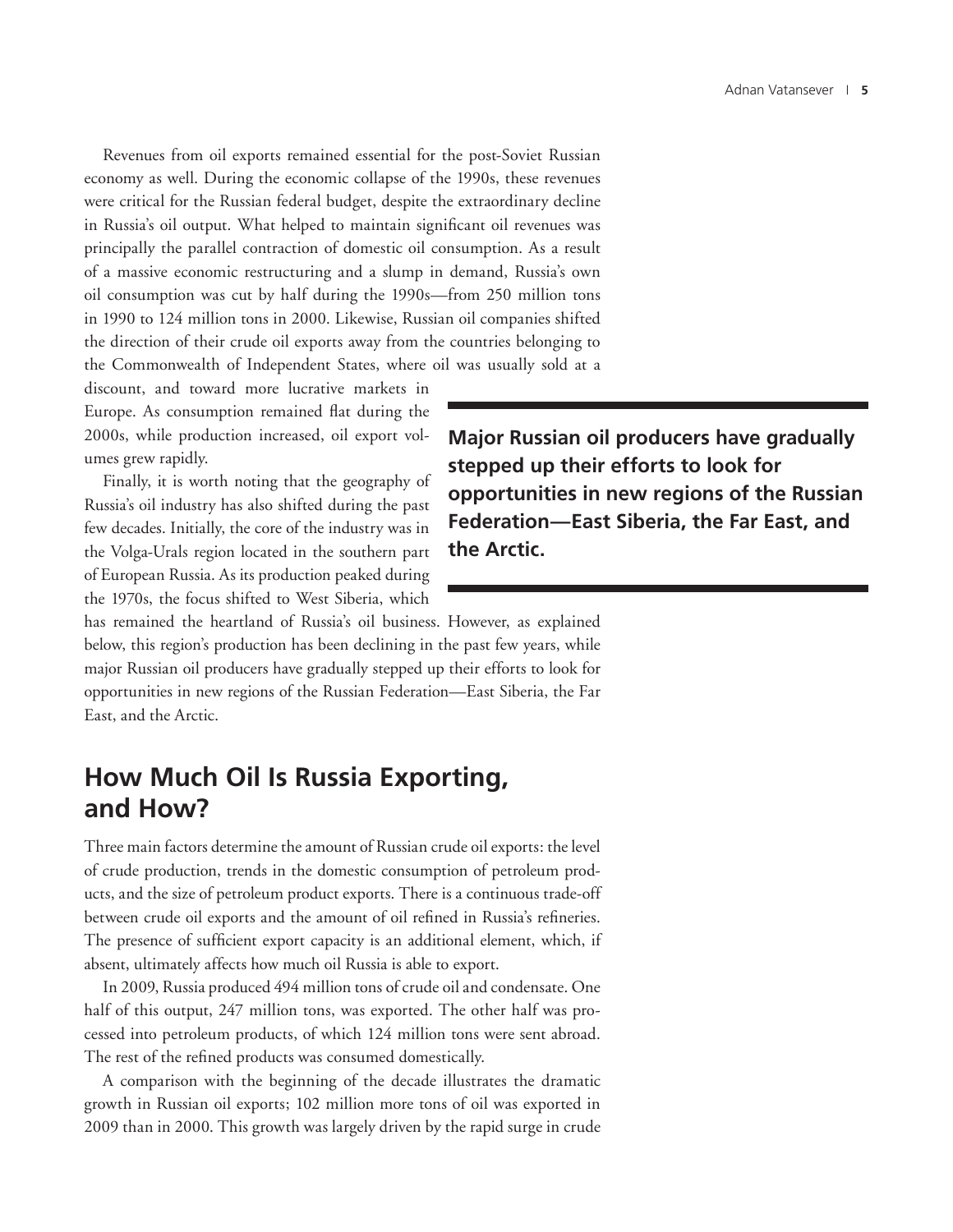oil production, particularly during the first half of the decade. Also, the fact that growth in domestic consumption remained limited helped Russia to allocate more crude for exports (figure 2). The growth in crude exports would have been even more pronounced had refined product exports not doubled during the decade.



#### **Figure 2. Key Trends in Russia's Oil Sector, 2000 and 2009 (million tons)**

*Source:* Federal State Statistics Service

As Russia's oil sector grew, it went through a considerable redirection of export crude oil flows—a process that is far from complete (see below). There were two main changes. First, the relative importance of the main outlets linked to the network of the national state-owned pipeline operator, Transneft, changed substantially. In 2000, the Druzhba Pipeline was the largest outlet, shipping 52.4 million tons of Russian crude. Black Sea ports linked within Transneft's network handled an additional 43.1 million tons coming from Russian oil fields. Exports via the Baltic ports Butinge and Ventspils stood at 16.7 million tons. The balance, 32.8 million tons, was shipped to former Soviet republics or bypassed Transneft's network. By comparison, in 2009, the Baltic port Primorsk was Russia's single most important outlet, accounting for about 70 million tons of its crude exports. The volumes of the shipments going through Transneft's other two main destinations, the Druzhba Pipeline and the Black Sea, rose only slightly, to 56 million tons and 47 million tons, respectively (table 1).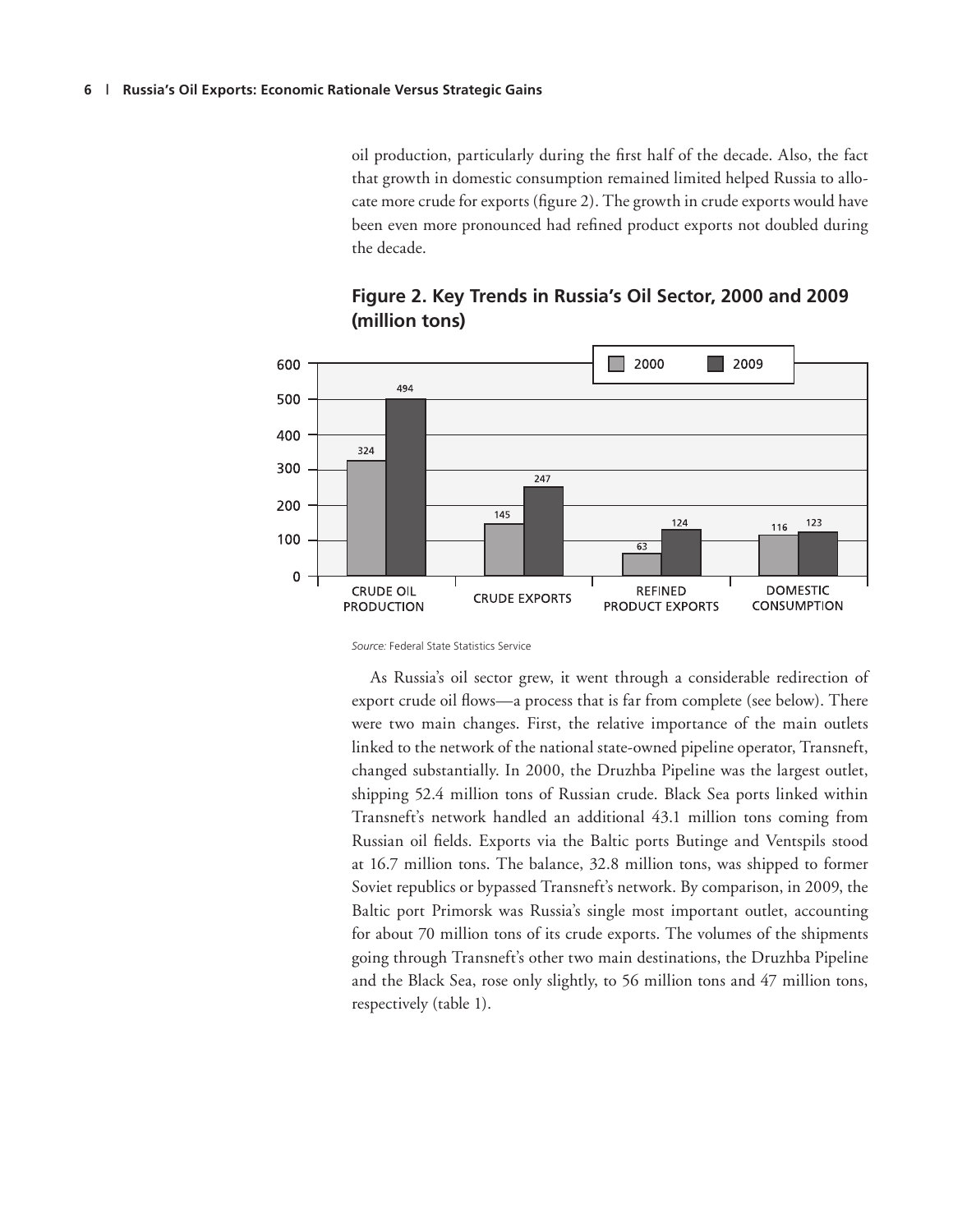#### **Table 1. Top Three Export Routes via Transneft's Network to Markets Outside the Commonwealth of Independent States, 2000 and 2009 (million tons)**

| <b>Region</b>     | 2000 | 2009 |
|-------------------|------|------|
| <b>Baltic Sea</b> | 20.8 | 70.1 |
| Druzhba           | 52.4 | 55.7 |
| Black Sea         | 43.1 | 46.7 |

*Source:* Nefte Compass, Interfax

The other major development during the past decade has been the growing role of East Asia and Russia's Arctic ports in Russian crude oil exports. In 2009, shipments to East Asia rose to nearly 25 million tons, according to Interfax. Arctic ports have also become increasingly significant, with shipments soaring from close to nil to more than 8 million tons during the past decade.

What has made it possible to accommodate the growing export volumes, as well as the substantial redirection of crude oil flows, has been the surge in Russia's export capacity resulting from its investment in new pipelines and export terminals. The Baltic Pipeline System has likely had the greatest impact

during the decade. It was launched in 2001 and its capacity was increased in several phases. It allowed Russia to largely bypass the ports of the Baltic republics in favor of its own port at Primorsk. It also helped to draw some Russian crude shipments away from other western destinations, namely, from the Druzhba Pipeline and Ukraine's Odessa port on the Black Sea. The construction of new infrastructure on the Arctic coast and on the Pacific coast also helped to accommodate growing crude exports.

**The Baltic Pipeline System, launched in 2001, has likely had the greatest impact in accommodating and reorienting growing Russian crude oil exports.**

What changed the least was that Transneft maintained its firm control over the transportation of crude oil. With a few minor exceptions, the Kremlin blocked efforts by private oil companies to build their own pipelines, perpetuating Transneft's role as the state's means for controlling the oil industry overall (box 1).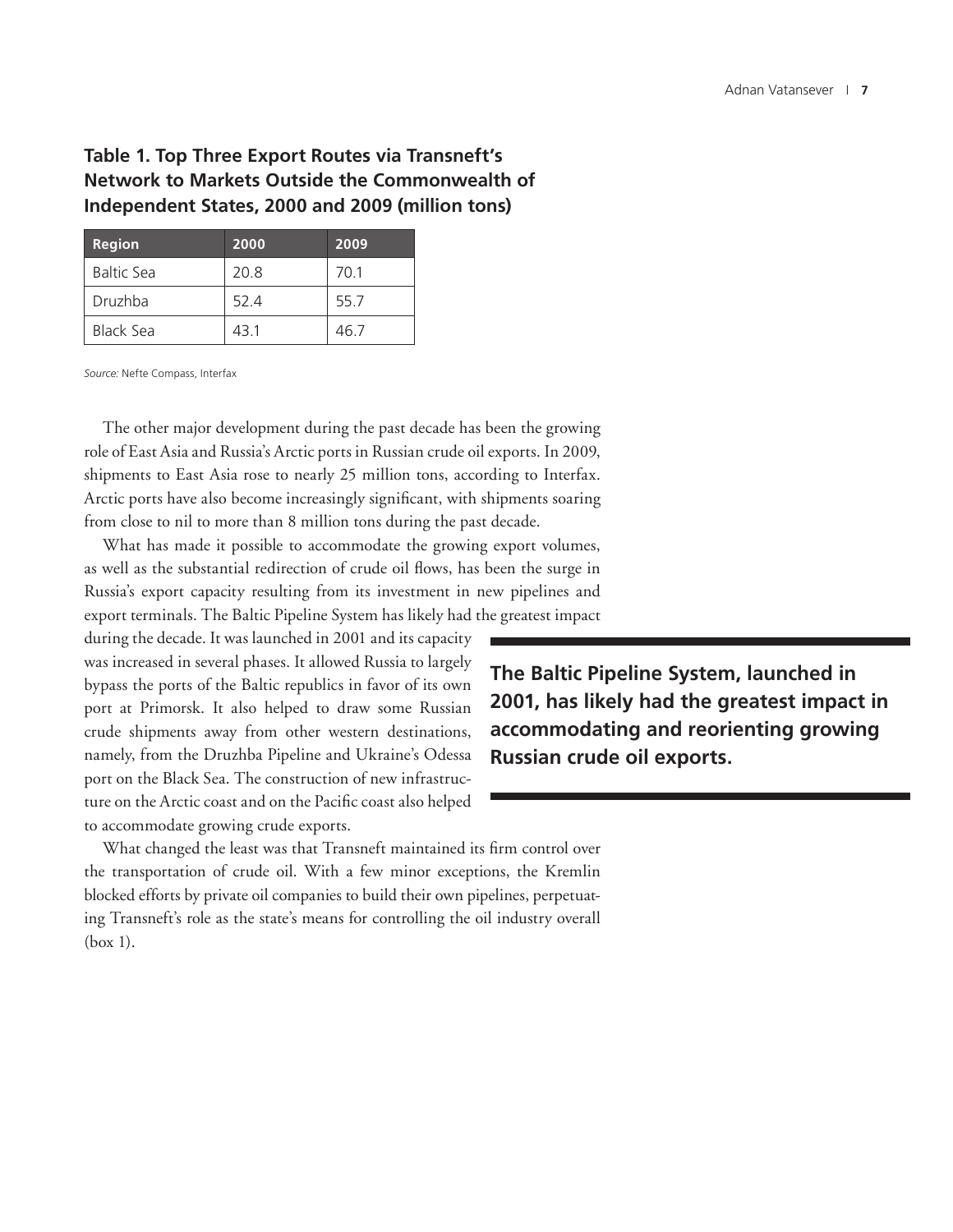#### **Box 1. Transneft's Monopoly—Costly for the Oil Sector?**

Transneft, established as a state-owned company in 1993, is the legal successor of the USSR Ministry of Oil Industry Main Production Department for Oil Transportation and Supplies (Glavtransneft). Today, it controls a vast network of crude oil and petroleum product pipelines in Russia. Transneft claims that its 50,000-kilometer-long pipeline network transports about 93 percent of Russia's oil. In effect, it has a near monopoly position in shipping Russian crude both domestically and to export markets.

The Russian state owns 78 percent of Transneft's equity and 100 percent of its voting shares. In July 2010, the Russian government included Transneft in its ambitious new privatization program, which aims to secure 1.8 trillion rubles (about \$58.5 billion) for government coffers by 2015. But, in October 2010, government officials made clear that Transneft would not make the final list of companies for privatization. Critics argue that this decision may perpetuate inefficiency and decisions that do not always match the transportation needs of Russia's oil sector.

The state's dominant role in oil transportation is in stark contrast with the rest of the oil sector, where private companies as well as foreign partners play a significant role. At the beginning of the past decade, Transneft's monopoly faced a substantial challenge when private companies offered to build a major pipeline that would carry about 50 million tons of oil annually from Western Siberia to the port of Murmansk in the north. The Russian leadership eventually opted to maintain Transneft's monopoly.

While the Russian government has maintained a crucial means of control over the oil sector through Transneft, its position has come at a substantial cost. Transneft has been slow in reacting to the needs of the oil sector, and its investment plans are widely criticized for being conducted without properly accounting for key trends in Russian oil development. Through 2005, Transneft failed to match the rapid growth in Russian oil output by providing sufficient capacity for exports. This led to frequent bottlenecks that oil companies tried to overcome by using alternative and costly means for shipping their crude abroad. More recently, as this study examines, the company has been developing costly export infrastructure projects that are not fully justified. Transneft has borrowed extensively and raised transport tariffs to cover project costs. This has been a growing cause for concern for Russian oil companies, which have to bear the actual cost.

## **Is There a Bottleneck for Crude Oil Exports?**

Bottlenecks in infrastructure provide a major impetus for an expansion in export capacity. As Russia is poised to considerably expand its oil export infrastructure, a key question is whether the Russian Federation is faced with bottlenecks in crude oil exports.

During the 2000s, in the midst of surging oil production, there were indeed periods when the major producers confronted serious difficulties in finding export outlets for their crude oil. They were forced to resort to costly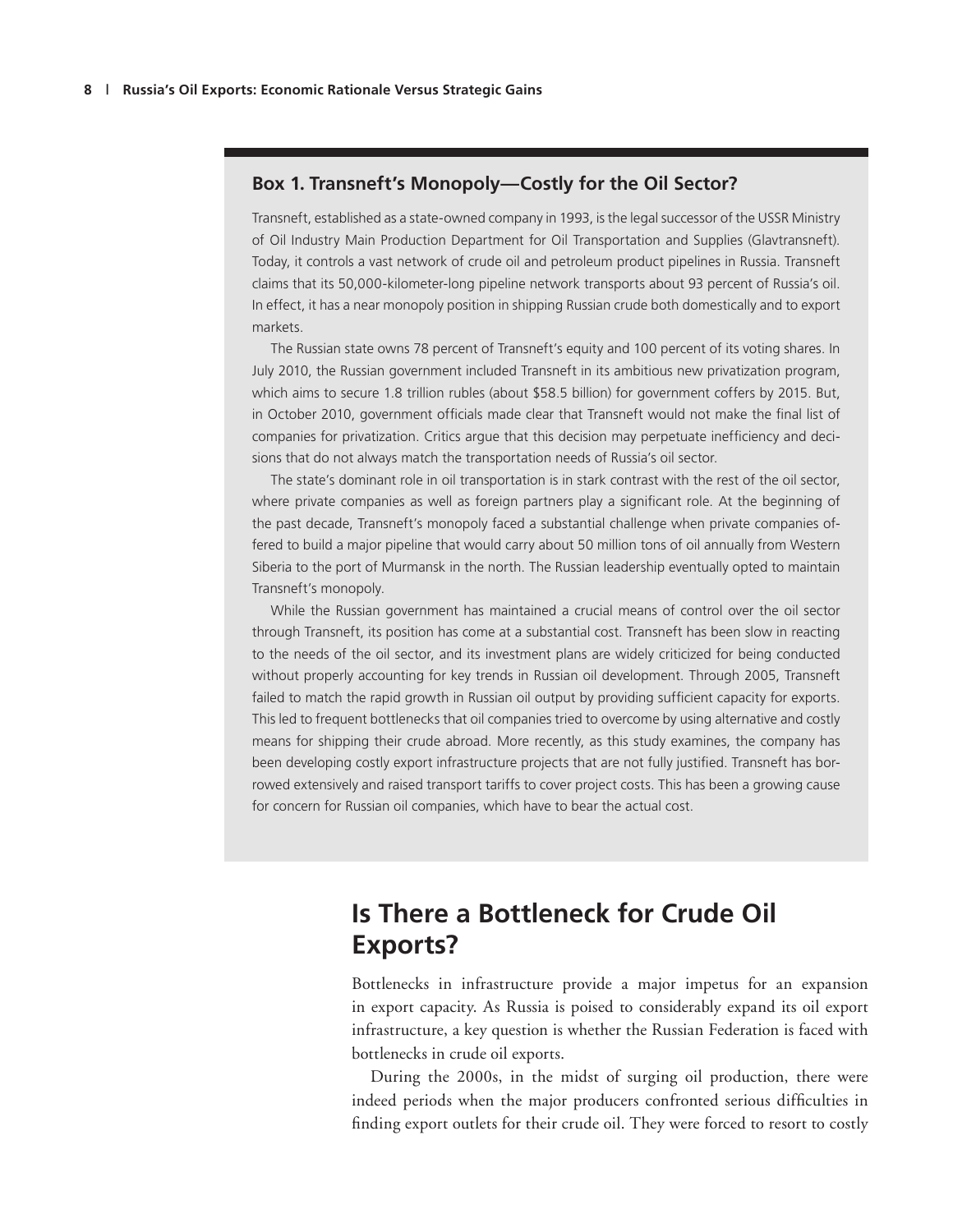solutions. Shipping via railcars was one way to avoid Transneft's bottlenecks. Another typical response was to shift toward exporting refined products instead of crude. This option also required no access to Transneft's crude oil pipeline network.

But in the past few years, infrastructure bottlenecks have been less of an issue. Several developments explain this outcome. First, the growth in oil production slowed down, averaging 1.5 percent a year between 2005 and 2009. This was markedly below the annual average growth of 8.5 percent in the preceding five years. Second, as explained above, new export infrastructure helped to accommodate growing volumes of crude oil shipments. Third, after 2005, new fiscal incentives prompted Russian oil companies to focus even more heavily on the refined products in their export portfolio. Such products faced lower export duties compared with crude oil. Consequently, the exports of petroleum product increased sharply. By 2009, Russia was exporting 27 million more tons of products than in 2005. Without such incentives, a large portion of these incremental volumes would have been exported in the form of crude oil.

There is no evidence that Russian oil producers face bottlenecks any longer. In fact, several developments suggest that they are already benefiting from excess export capacity. First, as exports through the Baltic Pipeline System have grown, traditional export routes through two Baltic ports, Ventspils (Latvia) and Butinge (Lithuania), have remained idle. Transportation through parts of the Druzhba Pipeline and the Black Sea ports has also declined from its peak levels in the mid-2000s.

Second, the decline in the amount of crude oil bypassing Transneft's network provides additional evidence of unused overall export capacity. According to Neftegazovaya Vertikal, an analytical journal focusing on Russia's hydrocarbon sector, a mere 2 percent of crude exports bypassed the Transneft network in 2000. In 2003, when oil companies were already facing serious bottlenecks, more than 50 million tons of crude (more than a fifth of total exports) were transported abroad via alternative routes—mainly rail and rivers. By 2009, this figure was down to 25 million tons (about 10 percent of total exports). Most of these shipments bypassed Transneft's network not out of insufficient capacity, but due to a lack of access to the national operator's network in remote regions such as Sakhalin. Thus, some unused rail capacity, even though it is more expensive, appears available.

As a final point, the Russian pipeline network is now able to accommodate growing volumes of foreign crude oil transiting its territory. This is partly an outcome of the pipeline launched in 2001 by the Caspian Pipeline Consortium, which is not part of the Transneft pipeline network, though it crosses Russian territory. Today the pipeline serves as the principal export route for Kazakh crude. What provides evidence for the presence of ample capacity throughout the Transneft network is that competition for accessing it has calmed down noticeably. During periods of bottlenecks, major Russian oil producers were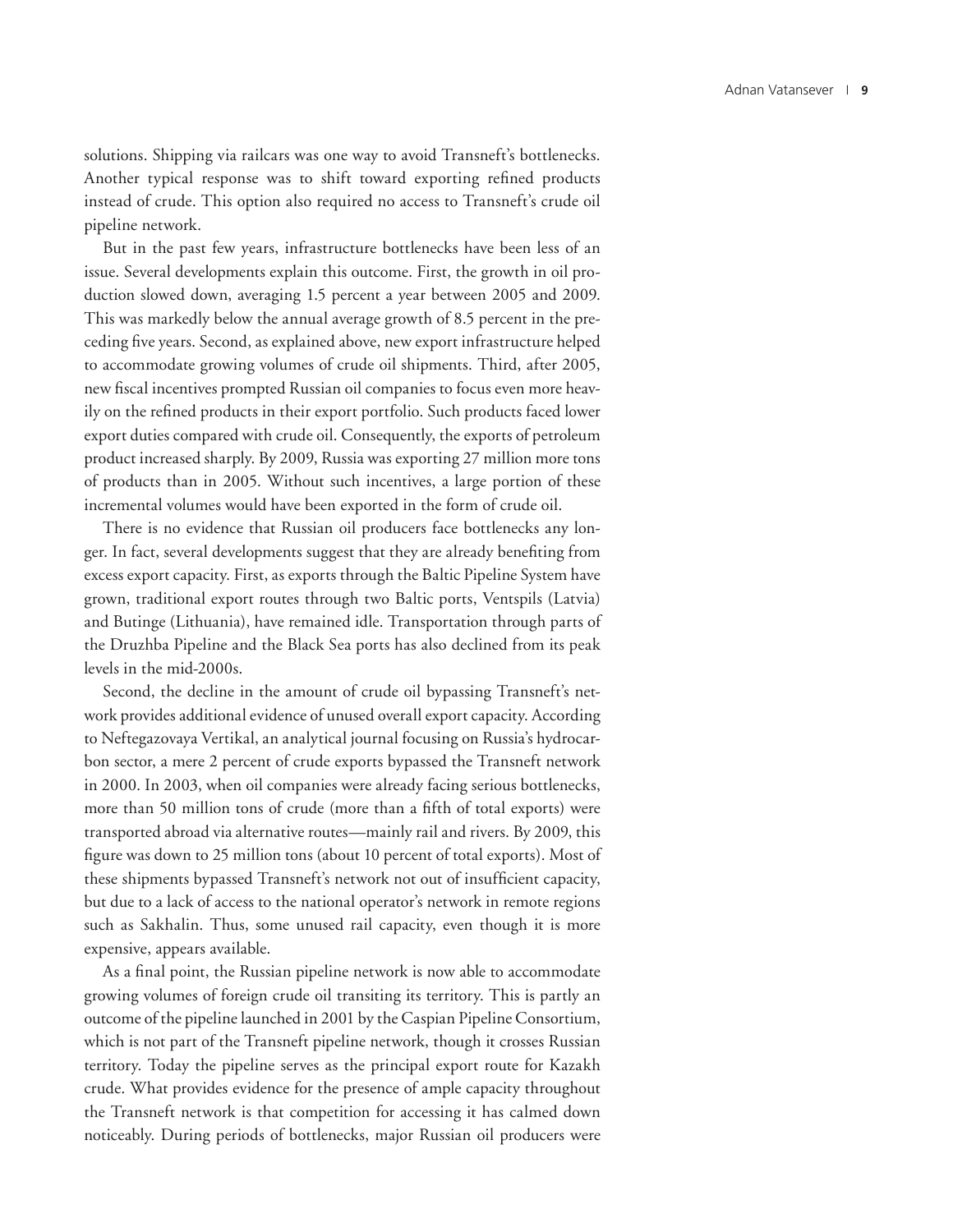actively lobbying to limit transit volumes in order to gain additional access to Transneft's network for their own crude. In more recent years, this has no longer appeared to be the case. This is true despite the fact that oil transit volumes through Transneft's network alone have surged considerably during the past decade—from 14.1 million tons in 2000 to 25.4 million tons in 2009, according to Interfax.

## **The Drive Toward New Export Capacity**

Although bottlenecks are no longer an issue, Russia is in the process of vigorously expanding its oil export capacity. At the end of September 2010, Russia reached a major milestone when President Dmitry Medvedev and his Chinese counterpart, Hu Jintao, attended a ceremony marking the completion of the Chinese branch of Transneft's East Siberian–Pacific Ocean (ESPO) Pipeline—an ambitious project that aims to pump crude oil all the way to the Pacific coast—whose first commercial supplies will start to flow early next year.

**The ESPO Pipeline is projected to expand Russia's crude oil export capacity by 80 million tons a year.**

When completed in 2014, the ESPO Pipeline will stretch 4,700 kilometers within Russia, shipping crude to China and other Asian markets, and potentially, the U.S. market as well. The pipeline is projected to expand Russia's crude oil export capacity by 80 million tons a year.

Another major project in progress is the so-called Baltic Pipeline System II (BPS-II). Launched in the aftermath of

an oil transit dispute with Belarus in 2007, it runs from the Russian–Belarus border to a loading terminal in Ust-Luga on Russia's Baltic coast. Transneft claims that the project will be completed by the end of 2011, with an initial export capacity of 30 million tons a year. At a later stage, its capacity is projected to reach 50 million tons.

Two additional projects, if realized, are poised to further augment Russia's crude oil export capacity. One is the Bourgas–Alexandroupolis Pipeline (BAP), with a proposed initial capacity of 35 million tons a year (and 50 million tons a year at a later stage). This project is on hold, awaiting the final consent of the Bulgarian government. But Russian companies maintain a majority stake in the pipeline project and appear keen on realizing it. The Samsun–Ceyhan Pipeline through Turkey is another project where the Russian government has been seeking to secure a role for Russian oil companies. Its initial annual capacity is projected to be 50 million tons (and 80 million tons at a later stage). Both these projects, at least in theory, would provide Russian oil exporters with substantial new export capacity (see figures 3 and 4).

Finally, the Barents Sea has emerged as an increasingly important destination thanks to Russian investments in new terminals and ice-breakers. Traditionally, a limited volume of crude oil has been flowing from ports on the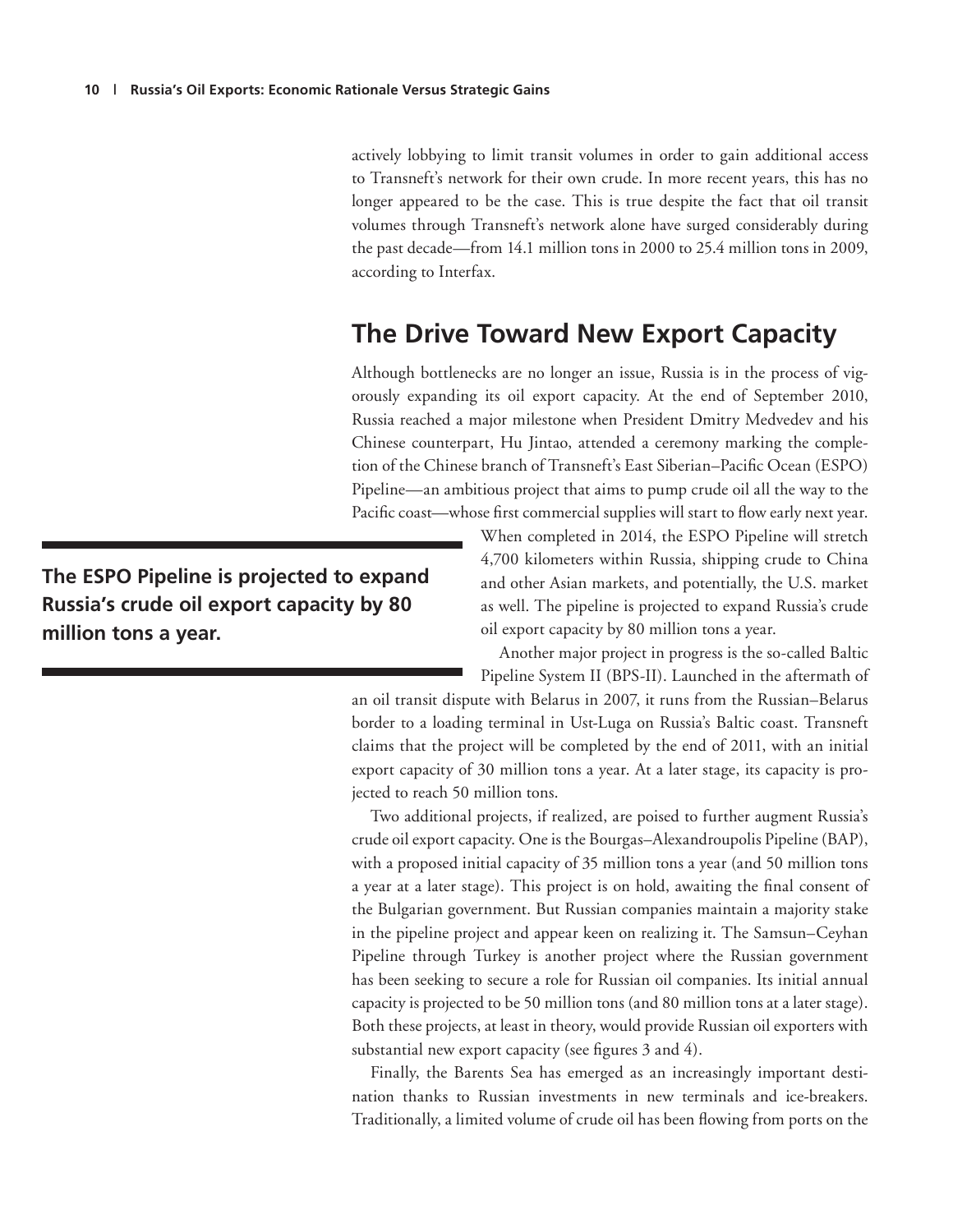





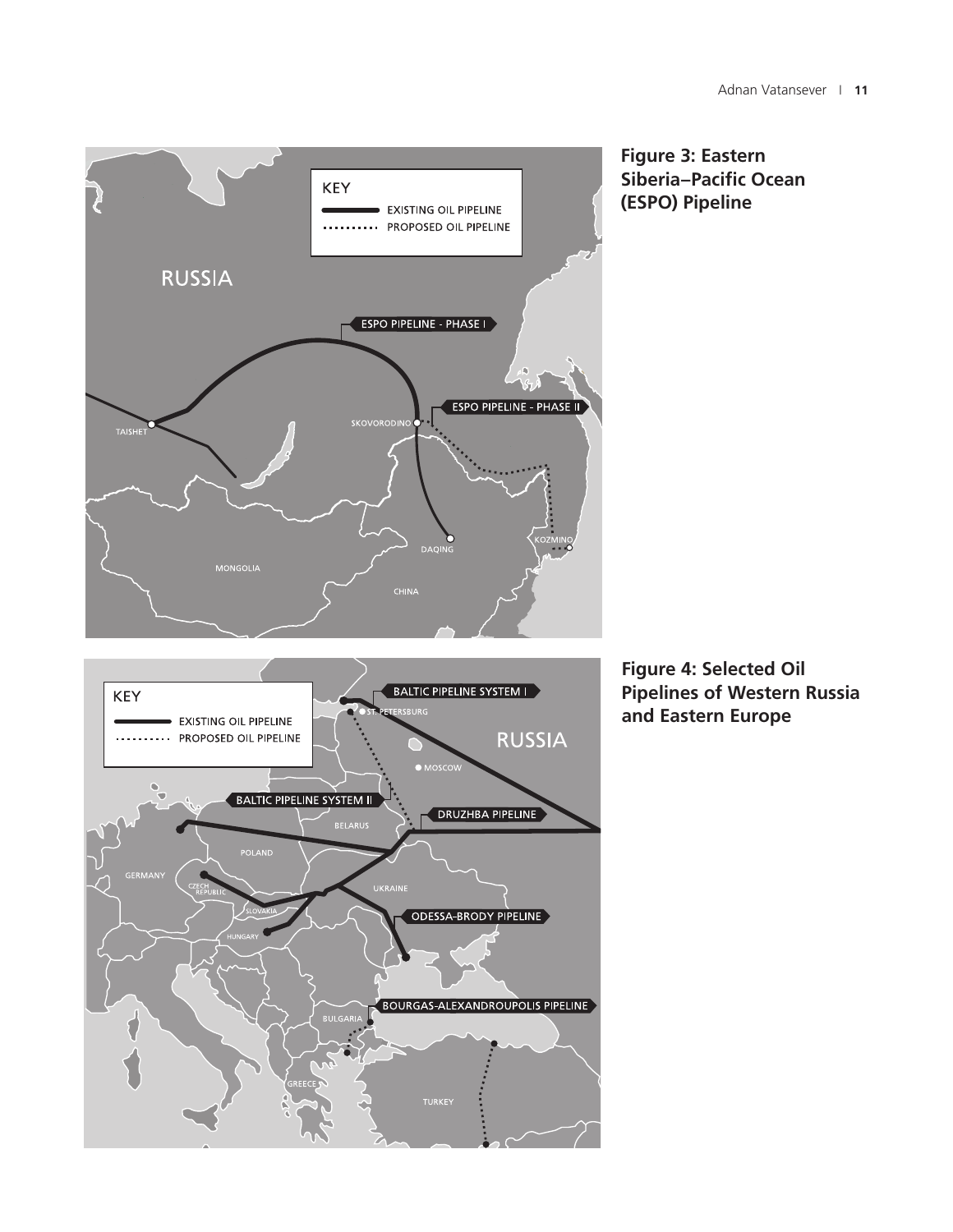Arctic to the West. But recently, due to the thinning of the Arctic ice sheet, Sovcomflot, a leading Russian maritime shipping company, has undertaken trial shipments to Asia. At the end of August 2010, the first tanker crossed the Arctic Ocean to deliver crude oil to China. The future of Russia's northern

**The future of Russia's northern route hinges on further investment in infrastructure and upstream development in nearby regions.** 

route hinges on further investment in infrastructure and upstream development in nearby regions. Also, its use may remain largely seasonal for some time. But for many oil traders, the route's relative importance for crude exports could only rise.

As Transneft has not announced plans to abandon any of its existing export pipelines, Russia is headed toward a sub-

stantial growth in export capacity available for crude shipments. Two projects alone, ESPO and the BPS-II, will add 130 million tons in new export capacity. If half the proposed maximum capacity of the BAP and the Samsun–Ceyhan Pipeline were to be dedicated to Russian crude oil, another 65 million tons of annual capacity would be added. The potential for the northern routes is not clear, but overall, the total new export capacity available for shipping Russian crude could be well above 200 million tons by the end of the next decade.

### **A Weak Economic Rationale**

When examined *individually,* Russia's pipeline projects do offer some economic benefits. A major argument in support of the ESPO project is that Russia needs to respond to global oil market trends. The International Energy Agency (IEA) reports that oil demand has already peaked in the countries that belong to the Organization for Economic Cooperation and Development. Future growth in oil consumption will come mainly from emerging markets in Asia—China and India in particular. Within this context, the ESPO Pipeline serves a useful role by establishing a shorter link to Asia. It also helps Russia to diversify its export markets. This could potentially allow Russian oil companies to sell their crude oil in Europe at more competitive prices.

However, the same argument cannot apply to the BPS-II project in the Baltic region, because it will not really help Russia diversify its client base for crude oil. Instead, the BPS-II brings other financial benefits; it could potentially reduce transit fee payments to foreign countries, as it takes up some of the crude shipped through the Druzhba Pipeline or Ukraine's ports.

In the case of the BAP and the Samsun–Ceyhan Pipeline, which both would require transiting other countries' territory, the main economic rationale is rather different. During the past decade, Russian oil shippers have occasionally incurred demurrage charges due to incidents of congestion at the Bosporus. Though these incidents have been mainly seasonal phenomena, there are concerns that they may become more frequent and intense as more Kazakh crude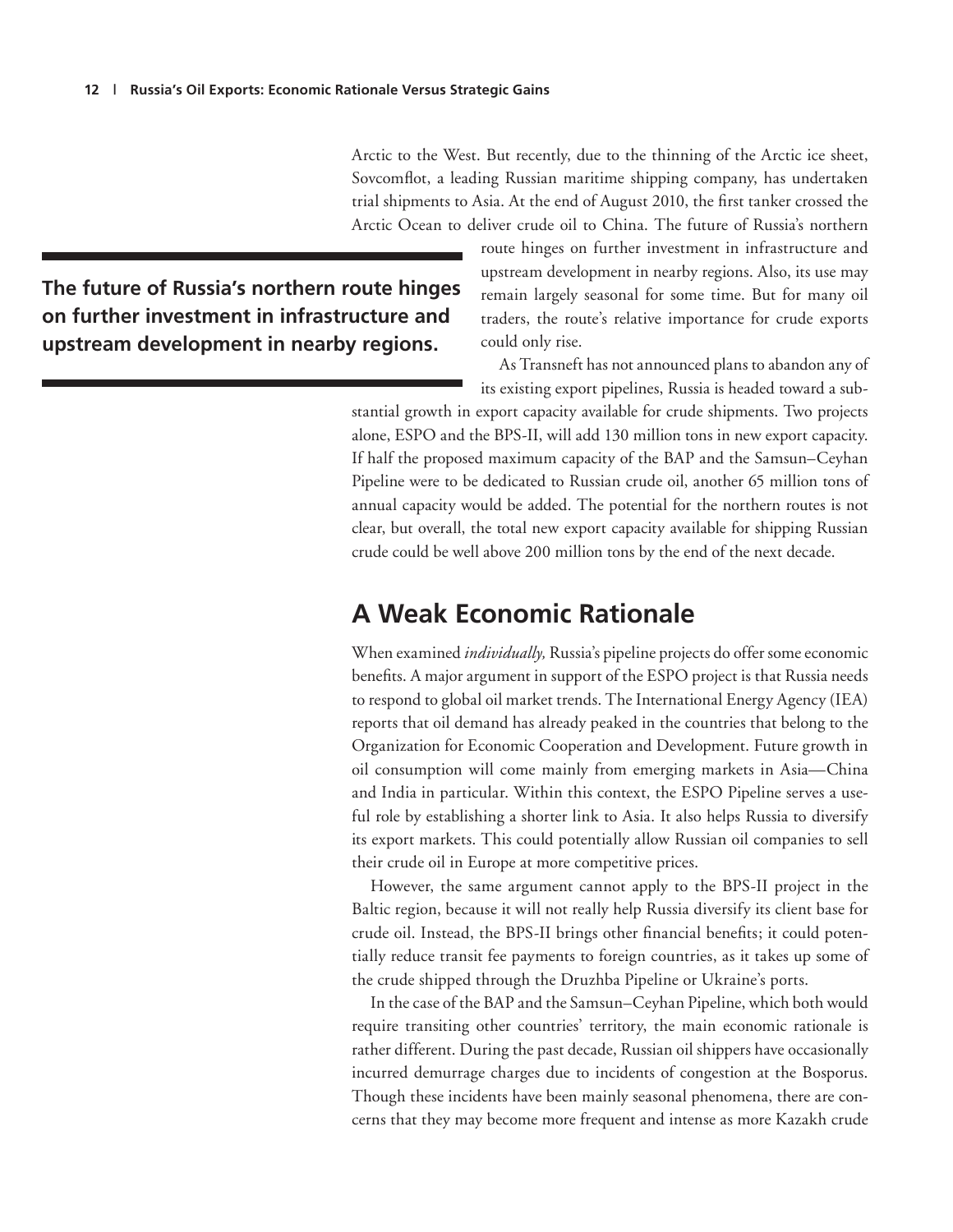oil starts flowing to Black Sea ports. Hence, a pipeline bypassing the Turkish Straits would alleviate potential congestion, allowing Russian oil companies to avoid such charges.

Yet, when Russia's current and proposed pipeline projects are viewed as a whole, the economic rationale for Moscow's export-driven capacity expansion strategy appears limited. Such a major expansion necessitates a capability for a comparable increase in crude oil production. But this is far from guaranteed.

Production is set to stabilize by the middle of next decade as recently launched new oil fields face increasing difficulty in compensating for the decline in older fields. Looking further, the baseline scenario in Russia's *Energy Strategy 2030,* a document officially approved by the Russian government at the end of 2009, envisages that production will increase by only 40 to 45 million tons by 2030. The IEA's World Energy Outlook 2010 is more pessimistic—its New Policy Scenario predicts that Russian crude production

**When Russia's current and proposed pipeline projects are viewed as a whole, the economic rationale for Moscow's export-driven capacity expansion strategy appears limited.**

will decline by about 50 million tons by 2030. As IEA expects that domestic consumption of oil will remain nearly flat, total export of crude oil and petroleum products will decline.

Some room for additional crude exports could emerge if Russia exported fewer refined products and more crude oil. But such a major reversal would run counter to the country's long-standing policy of promoting refined product exports instead of crude. Its policy makers have been generally inclined to favor product exports as a part of an overall effort to expand value-added exports. This has been reflected in its official energy strategy, which forecasts growth in domestic refining by 16 to 31 percent by 2030. Also, Russian refineries have already been drawing up plans for further upgrades in primary refining capacity, reflecting the government's expectations.

More recently, there have been growing calls for a recalibration of the fiscal regime in order to encourage oil companies to export more crude oil and fewer refined products. But it is yet to be seen whether a change in the official mindset will occur. Even if it does, the amount "freed" to be exported in the form of crude oil might be limited. *Energy Strategy 2030* predicts that *total* crude and product exports will remain slightly below current levels, indicating limited opportunities for growth.

The changing geography of Russia's oil production also raises concerns about the economic rationale of Moscow's grand pipeline projects. Production in West Siberia, the heartland of the Russian oil industry, has been declining for several years. The situation is similar in the Volga-Urals region—another major center for oil production. Much of the recent growth in overall crude oil output has been coming from new oil fields in East Siberia and the Far East. These trends should not look different in the future, according to the Russian government's official energy strategy.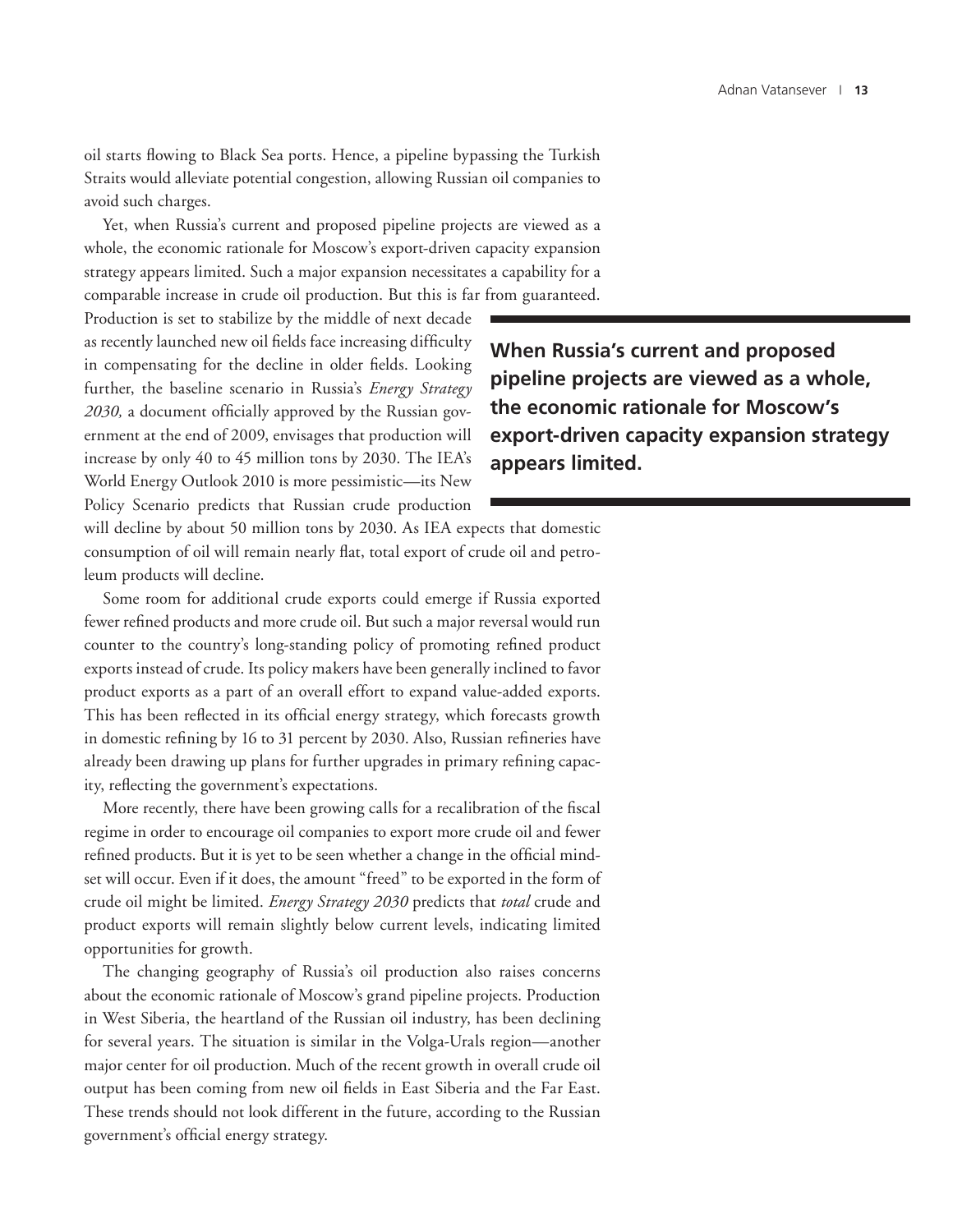On the basis of regional production trends, Russia faces a difficult tradeoff. Production in the East is rising, but ESPO's planned capacity is simply too large. Many oil industry experts agree that the recoverable reserves in East Siberia are not sufficient and cannot secure the required crude oil for ESPO to operate at full capacity. Filling it will almost certainly require attracting substantial volumes of West Siberian crude. And shipping this crude through ESPO will come at a substantial extra cost. But the bigger challenge will be how to fill Russia's pipelines in the West. The existing pipelines—the BPS-II

**Russia is a high-cost exporter because its vast geography requires transporting crude oil over very long distances.**

and potentially one or two of the additional grand projects around the Black Sea—will be competing with ESPO for West Siberian crude, which has been declining. As a result, the proposed expansion in export capacity in Russia's west is hard to justify.

As a final point, it is worth noting that the Russian oil industry operates at substantially higher costs than the oil

sector in most OPEC countries. In relative terms, Russia is already a high-cost oil producer. Furthermore, its costs are expected to rise further as the next generation of oil will be harder to develop and will require substantial new investments. Declining production at mature oil fields could also come with additional costs. In the meantime, Russia is a high-cost exporter because its vast geography requires transporting crude oil over very long distances.

Concerns about relative costs should be sufficient to ring alarm bells in Moscow, given the propensity of oil prices to fluctuate widely. A collapse in oil prices would be a nightmare for the leadership of any country that is heavily dependent on oil export revenues. But in Russia's case, the impact on the oil sector might be even more dramatic than in most OPEC countries. Though most producers in the Middle East could probably survive a perfect storm, many Russian oil fields could end up being shut down, at least for some time.

However, minimizing average transportation costs does not appear high on the Russian leadership's agenda. Oil companies are already required to subsidize the ESPO project by paying higher tariffs when shipping their crude oil toward traditional western routes. Transneft is using the subsidy to cover ESPO's costs, which, according to the company's chairman, Nikolai Tokarev, stood at 381 billion rubles (\$12.5 billion) at the beginning of 2010, while an additional 323 billion rubles (\$10.6 billion) was slated for the next stage of expansion. It will take many years to amortize the costs of ESPO and Russia's other grand pipeline projects. An additional problem would arise if the pipeline network were to remain underutilized due to excess capacity. Transneft's cost per ton of the crude transported through its network will remain high. And oil companies will need to pay the price.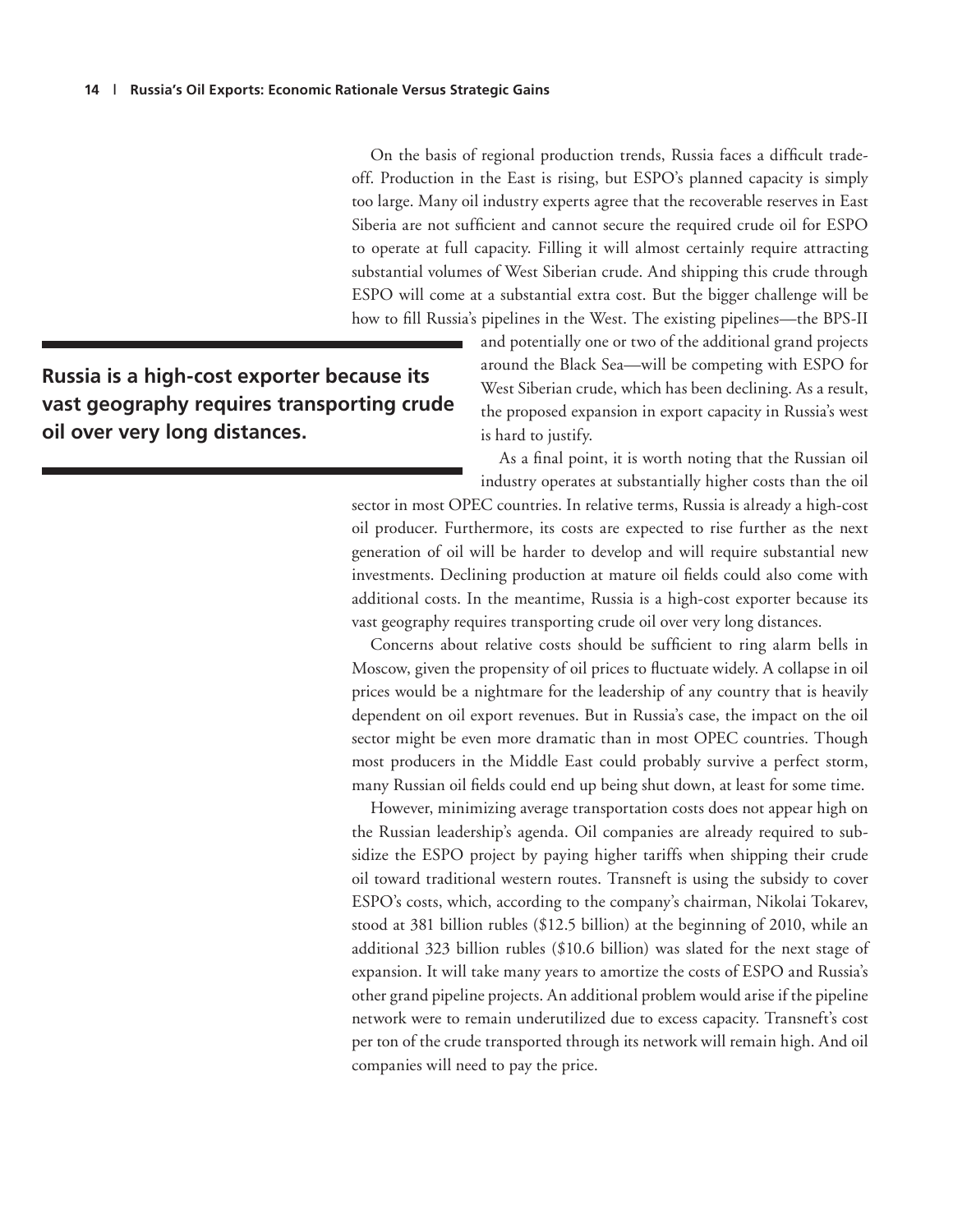## **Can Russia Avoid Having Excess Export Capacity?**

The problem of having an excess export capacity could be alleviated if the Russian government adopts the right measures in two areas. First, a new approach leading to a breakthrough in oil development could keep the Russian oil export network fairly well utilized. This will require comprehensive reforms

that will address outstanding issues in several areas: a tax reform that will facilitate greenfield development, a better exploitation of brownfields through the involvement of independent oil producers, and laying the groundwork for a level playing field for all investors (including foreign) through well-defined property rights. And to do this, the Russian government will need to break with its tradi-

**Russia could increase its crude oil exports if it adopts strict energy efficiency measures.**

tional approach of ad hoc measures aimed at assisting selected players. The old approach enhances the state's hand when dealing with oil companies but perpetuates the long-term decline of the oil sector.

Second, Russia could increase its crude oil exports if it adopts strict energy efficiency measures. A report by the World Bank estimates that Russia could save about 43 million tons of crude through conservation. This amount could be exported, partly alleviating its excess export capacity.

Energy efficiency has indeed taken its place among the policy priorities of Russian leaders. The Russian president considers improving the country's energy efficiency as a significant way to unleash its economic modernization. Saving energy has additional benefits occasionally recognized by Russian officials as well: It would bring Russia more energy export revenues, and it will improve the competitiveness of its industries.

However, the transportation sector, from which most of the savings for oil would come, has not been among the government's priority areas. Insiders in Russia's transportation sector warn that the policy debate on energy efficiency has barely touched this sector. The absence of reliable data on Russia's vehicle stock precludes getting even a healthy baseline assessment. Furthermore, despite its sizable automobile industry, Russia lags far behind its competitors in developing hybrid and alternative-fuel vehicles. It also has one of the fastestgrowing automobile markets. For carmakers, it is Europe's bright spot, with sales expected to increase by 13 percent in 2010. Moreover, as Russian car ownership stands at about 200 per 1,000 people, substantially lower than in Western Europe and the United States, further growth is assured. Thus, only major gains in efficiency or a shift to alternative fuels would make it possible to save oil.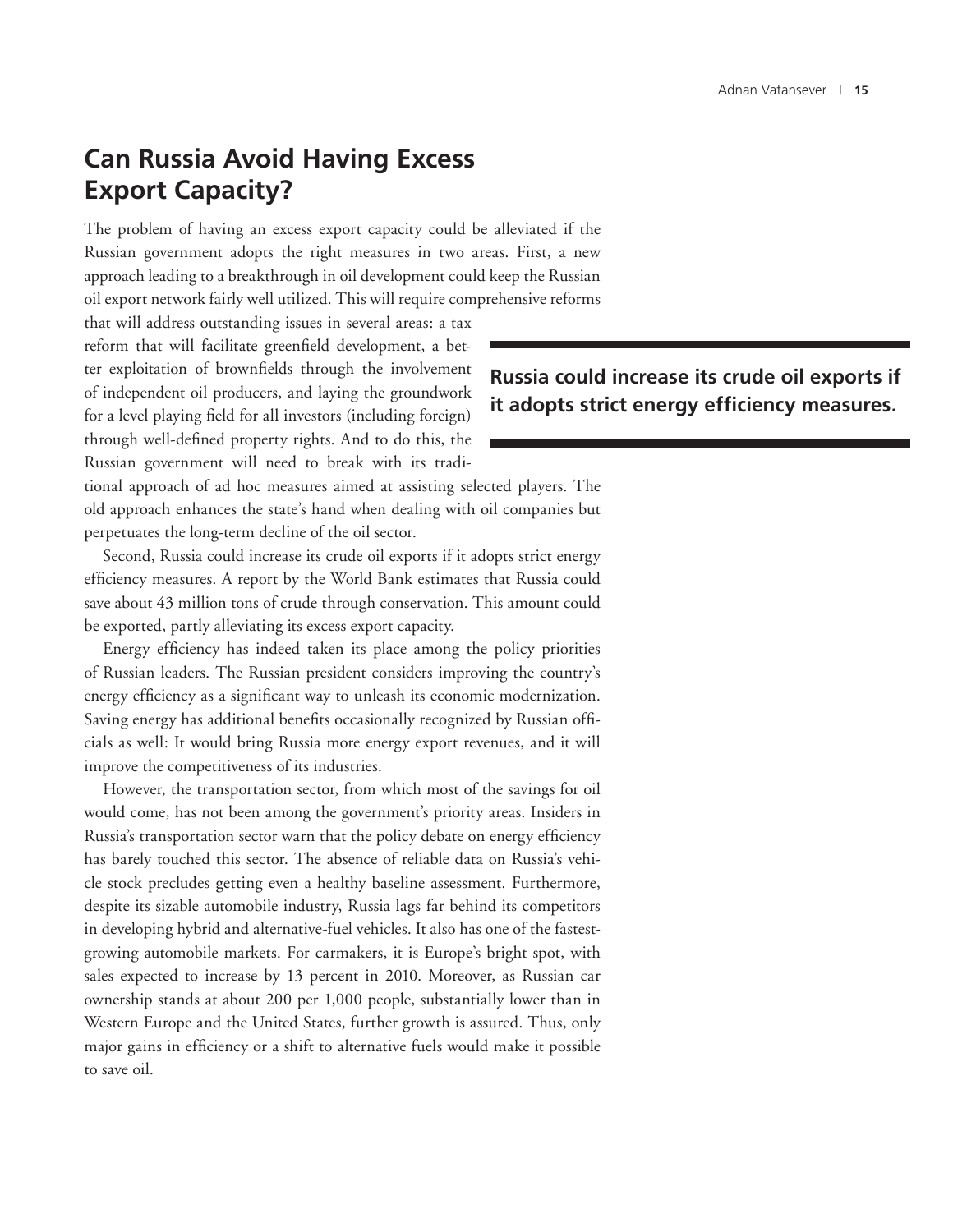## **Strategic Gains as the Main Objective**

When Russia's oil geology and economics are put together, the possibility for unused export capacity in the future remains strong. In other words, Russia may end up with more oil pipelines than its own resource base could justify. However, putting politics and strategy back into the picture leads to a different, and perhaps more comprehensive, explanation for Russia's drive toward new projects to increase its oil export capacity. Each of these projects will come at a cost. But this may well be the price Moscow is willing to pay in pursuit of broader strategic goals.

Each of Russia's four major pipeline projects is likely to help Moscow meet various strategic objectives. The ESPO Pipeline kills several birds with one stone. It helps Moscow to position itself as a strategic partner in meeting China's rapidly growing energy demand. As the pipeline has progressed with the help of loans from China in exchange for oil supplies, it has created the basis for a longer-term energy partnership. In the meantime, Russia has been cautious in maintaining a diverse client base on the receiving side of the ESPO Pipeline. By working on extending ESPO to the Pacific coast, Moscow aims to minimize its risks in the event of a decision on China's part to interrupt or limit crude oil imports via this route.

Promoting the development of the largely unpopulated eastern region of Russia is another objective that Moscow hopes to meet through the ESPO Pipeline. Building major infrastructure projects has been a long-standing Soviet and Russian policy aimed at addressing developmental issues.

Finally, as the geography of Russian oil production is shifting, the ESPO project would allow Transneft, and hence the state, to maintain its grip on the oil sector as a whole. Much of the oil in East Siberia is currently developed and exported via rail without access to Transneft's network. With the new pipeline, rail shipments are likely to decrease, and Transneft will once again call the shots.

In the case of the BPS-II, its expansion will bring additional capacity that will further improve Moscow's room for maneuvering in its negotiations with its Western neighbors. It is not clear whether Russia would choose to divert part of its crude exports from the Druzhba Pipeline to this new pipeline. But the option to do so will give Russia more leverage. The same applies to the volumes of oil exported via Ukraine's Yuzhnii terminal—these could easily be diverted if bilateral energy and political relations are strained. Additionally, the BPS-II project involves adding substantial capacity for petroleum product exports, which would allow rerouting deliveries away from ports belonging to the Baltic republics.

While the construction of the BPS-II is under way, there are early signs that Russia intends to use its potentially improved bargaining capacity when dealing with other Black Sea littoral states as well. In July, Nikolai Tokarev, the head of Transneft, stated that the BPS-II along with the ESPO Pipeline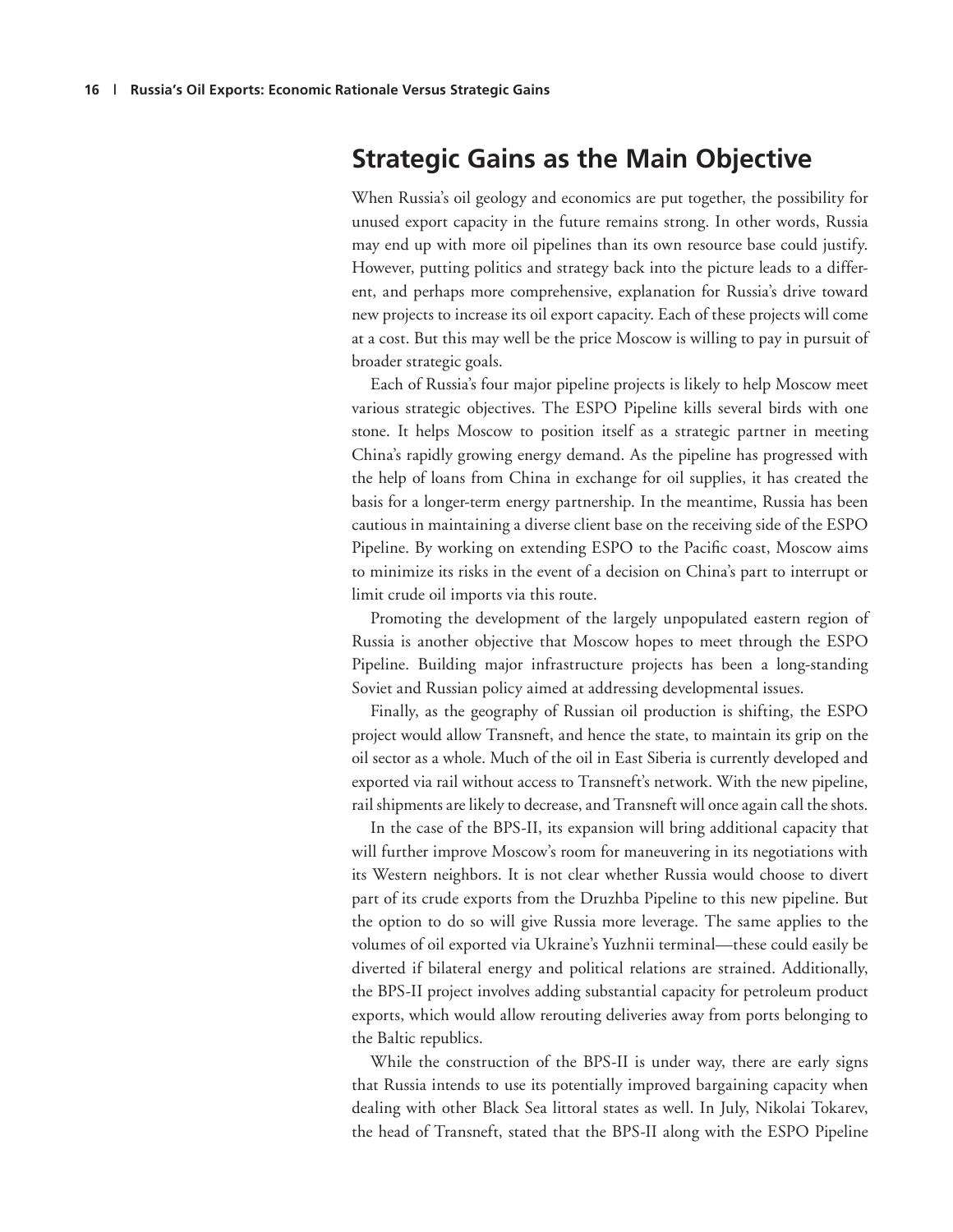could handle any incremental crude oil that is expected to be shipped via Black Sea ports, helping to avoid congestion at the Turkish Straits. His statement could be interpreted as a response to ongoing difficulties in negotiations with Turkey and Bulgaria on Russia's two other oil export projects—the BAP and the Samsun–Ceyhan Pipeline. In other words, Russia's future spare capacity has already become part of its negotiations on pending pipeline projects.

Tokarev's statement also underscores the point that neither the BAP nor the Samsun–Ceyhan project is actually needed for Russian oil to reach international markets. Russia's two ongoing projects, the BPS-II and ESPO, are expected to add sufficient capacity to avoid potential bottlenecks. Furthermore, both the BAP and the Samsun–Ceyhan Pipeline will need to cross through foreign territory. Since minimizing Russia's dependence on other countries has been a major driver in Moscow's energy diplomacy, why has Prime Minister Vladimir Putin been actively involved in negotiating both of them?

Here it is worth drawing a distinction between the BAP project and the Samsun–Ceyhan Pipeline project. In the case of the BAP, Russian companies have been in the driver's seat for many years. Three of them—Transneft, Rosneft, and Gazprom Neft—hold a majority stake. By contrast, Russia was literally drawn into the Samsun–Ceyhan project by the Turkish government. In October 2009, ENI and Calik Holding, the two private firms that are currently the project's leaders, signed a memorandum of understanding with Rosneft and Transneft. Negotiations on the extent and form of Russian involvement are not yet finalized.

One of the principal potential gains related to the BAP project would be that it would position Russian companies as beneficiaries of future growth in crude oil flows into the Black Sea. Given production and export capacity trends in Russia, Kazakh crude will most likely be the main candidate to utilize this additional capacity. As Kazakh crude exports keep growing during the next two decades, this project will reinforce the role of Russian companies, and mainly Transneft, in handling Kazakh crude shipments (box 2).

The Samsun–Ceyhan project could be viewed as a part of a much bigger bargain between Moscow and Ankara. For years, Moscow showed no interest in the project, while Turkish officials and the ENI–Calik partnership actively sought to secure crude guarantees. Then in 2009, Moscow suddenly offered Ankara its support. Stopping short of a binding commitment, it promised to shift part of its crude oil to fill the pipeline. Prime Minister Putin's deputy chief of staff, Yuriy Ushakov, explained what Russia expected in exchange: Ankara's consent in having the South Stream Gas Pipeline go through its economic zone. Russia's offer came in the midst of growing publicity for the proposed Nabucco Pipeline—the principal rival project aiming to conquer a share of European gas markets.

Neither side has yet come up with a binding decision. But Russia has taken an additional step by getting Turkey's consent to build the first nuclear power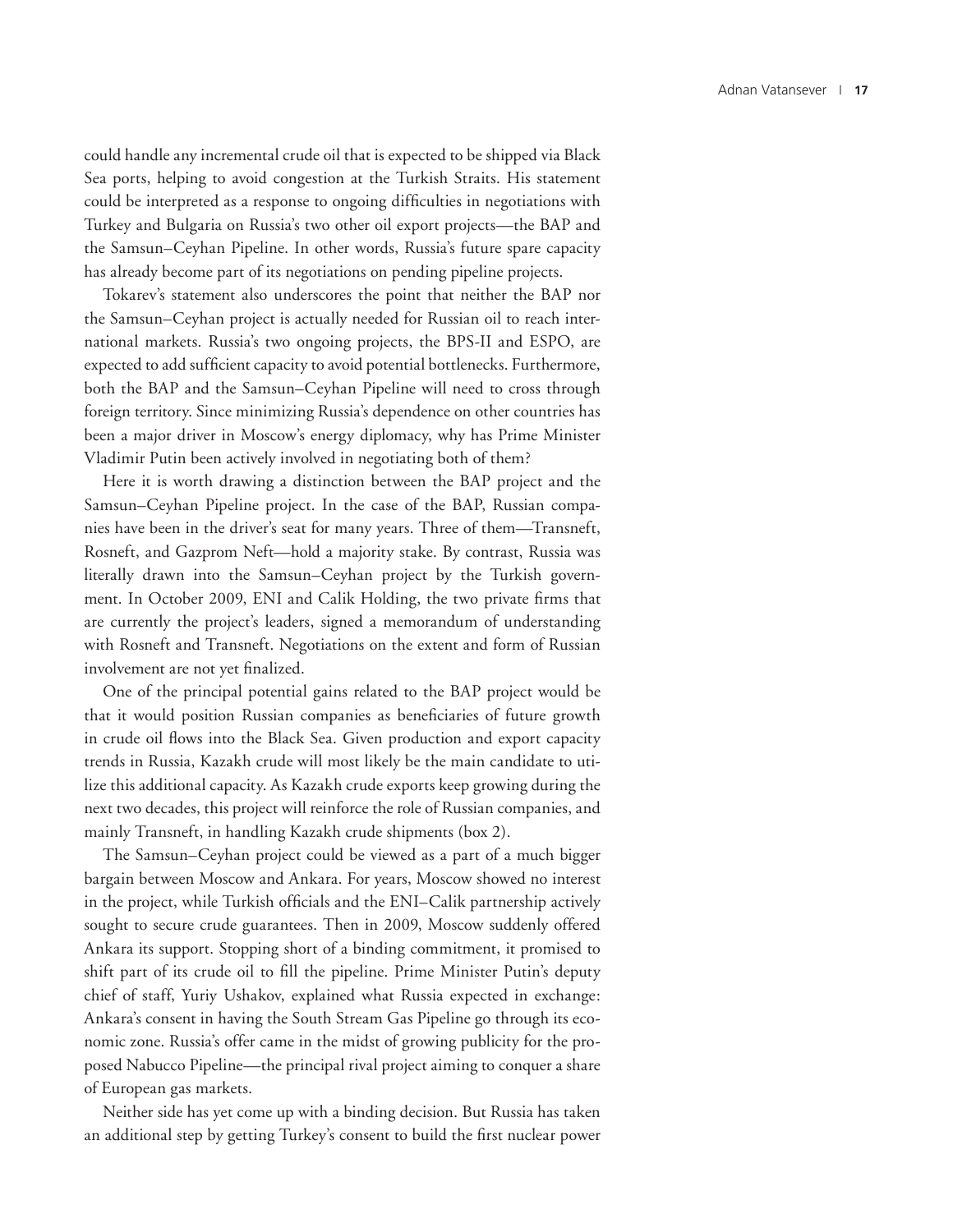**The proposed Samsun–Ceyhan Pipeline remains among the favorite grand projects of the Turkish government, granting Moscow further leverage.** 

plant in the country. A \$20 billion deal was signed in Ankara in May, giving Russia full ownership of the project. The decision was probably not made in exchange for Russia's continued support for the Samsun–Ceyhan project. But it is indicative of the expanding bilateral energy partnership, to which the pipeline diplomacy between prime ministers Putin and Recep Tayyip Erdogan has remained central.

Also, it is fairly well known that both sides are inclined to consider individual projects in the context of larger energy package deals. The proposed Samsun– Ceyhan Pipeline remains among the favorite grand projects of the Turkish government, granting Moscow further leverage.

#### **Box 2. Kazakh Oil in Search of Destinations**

Kazakhstan is the second-largest oil producer among the former Soviet republics and possesses the largest oil reserves in the Caspian region. The country's production has been growing rapidly since the mid-1990s: oil output jumped from 20.6 million tons in 1995 to 78 million tons in 2009. Growth is projected to continue over the next two decades, though at a slower pace, particularly after 2025. IEA projects that Kazakhstan's annual production will reach about 140 million tons by 2020 and 190 million tons by 2025, stabilizing at slightly below 200 million tons by 2030.



#### **Kazakhstan's Oil Production and Consumption, 1985–2009 (million tons)**

*Source: BP Statistical Review 2010*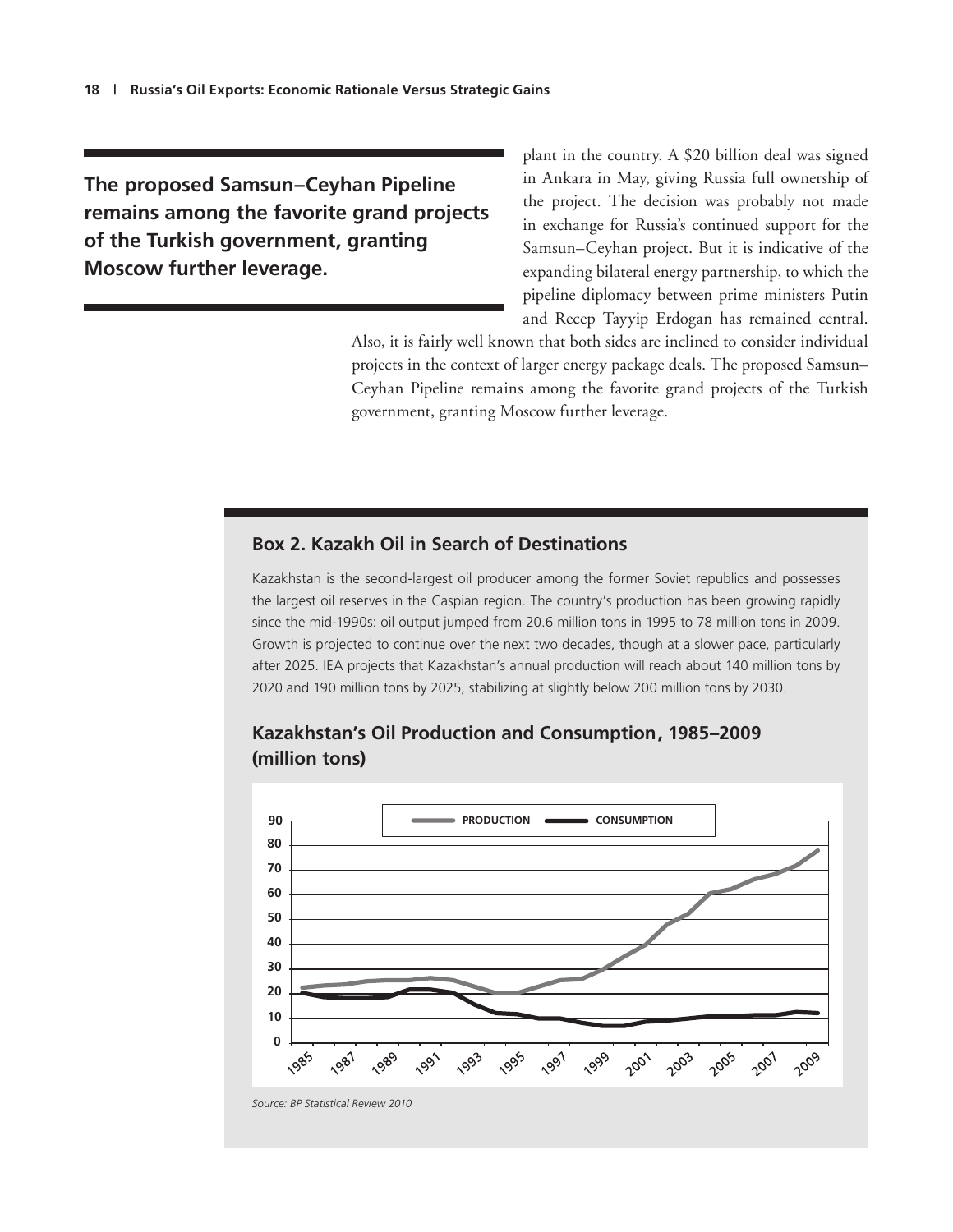As a landlocked country with rapidly growing oil output and exports, Kazakhstan faces a serious potential challenge when shipping its crude to foreign markets. While Russia appears headed toward an excess export capacity, Kazakhstan is in an increasingly urgent need to find new capacity to handle its crude shipments abroad. The International Energy Agency (IEA) estimates that its current export capacity stands at roughly 75 million tons a year, while actual exports stood at 67 million tons in 2009. If new capacity is not added, Kazakh oil producers are likely to soon face growing bottlenecks, which could undermine Kazakhstan's oil prospects.

Currently, more than three-quarters of Kazakh crude is exported through Russian territory. Two pipelines crossing Russia constitute the core of Kazakhstan's oil export network: the Atyrau– Samara pipeline and the Caspian Pipeline Consortium's network. The pipeline to Samara was the principal export route for Kazakh oil producers throughout the 1990s. It is connected to Transneft's network, which naturally leads to risks related to Russia's tariff policy. It currently operates at nearly maximum annual capacity of 17 million tons, with plans to expand to 25 million tons during the next decade.

The pipeline belonging to the Caspian Pipeline Consortium was launched in 2001 and quickly emerged as the primary outlet for Kazakh crude. Unlike the pipeline to Samara, it is not part of the Transneft network, though it crosses Russia. Instead, it has a very diverse set of owners, including the Russian and Kazakh governments and several private companies. In 2009, it shipped 34.5 million tons of crude primarily from Kazakhstan. But it already operates at maximum capacity. At the end of 2009, consortium members decided to expand its capacity to 67 million tons; however, a final decision by investors is pending.

Given that the pipeline ends at Russia's Black Sea port Novorossiysk, such an expansion undoubtedly raises an important question: where will the oil go from Novorossiysk? While an answer to this question has yet to be given, the Russian leadership is vying to maintain further control over Kazakh crude shipments through involvement in pipeline projects bypassing the Turkish Straits.

Growing Kazakh crude exports and the dependence on outlets through Russia has prompted Kazakhstan to focus its attention on alternative routes. One of them is through the South Caucasus. In 2009, about 17 percent of Kazakh oil exports was transported from the Kazakh port Aktau across the Caspian Sea to Baku in Azerbaijan. Once oil reaches Azerbaijan, it has two main options for further shipment—the Baku–Tblisi–Ceyhan (BTC) pipeline or Georgia's Black Sea ports.

Kazakh authorities have widely discussed prospects about further expanding shipments in this direction. To do so, they have developed a project, the Kazakhstan Caspian Transportation System (KCTS), which will allow Kazakh oil exporters a major new outlet. However, because this is a very complex project that requires balancing the interests of a highly diverse set of players, competing companies, and states, its prospects—particularly the pace of its expansion—remain unclear.

Finally, China has emerged as another important export outlet. This is not surprising, as Chinese companies have been actively investing in Kazakh oil fields in recent years. In 2009, they accounted for 19 percent of Kazakhstan's oil output. In 2006, China National Petroleum Corporation's (CNPC) involvement in Kazakhstan culminated in the construction of an oil pipeline between Atasu (Northeast Kazakhstan) and Alashankou in China's northwestern Xinjiang region.

Currently, the capacity of the pipeline is about 10 million tons, but there are plans to expand it to 20 million tons by the middle of the decade. This pipeline is Kazakhstan's only outlet that does not require paying transit fees to other countries. However, due to the long distance needed to reach markets, it has been estimated to be one of the most costly options for exporting Kazakh crude.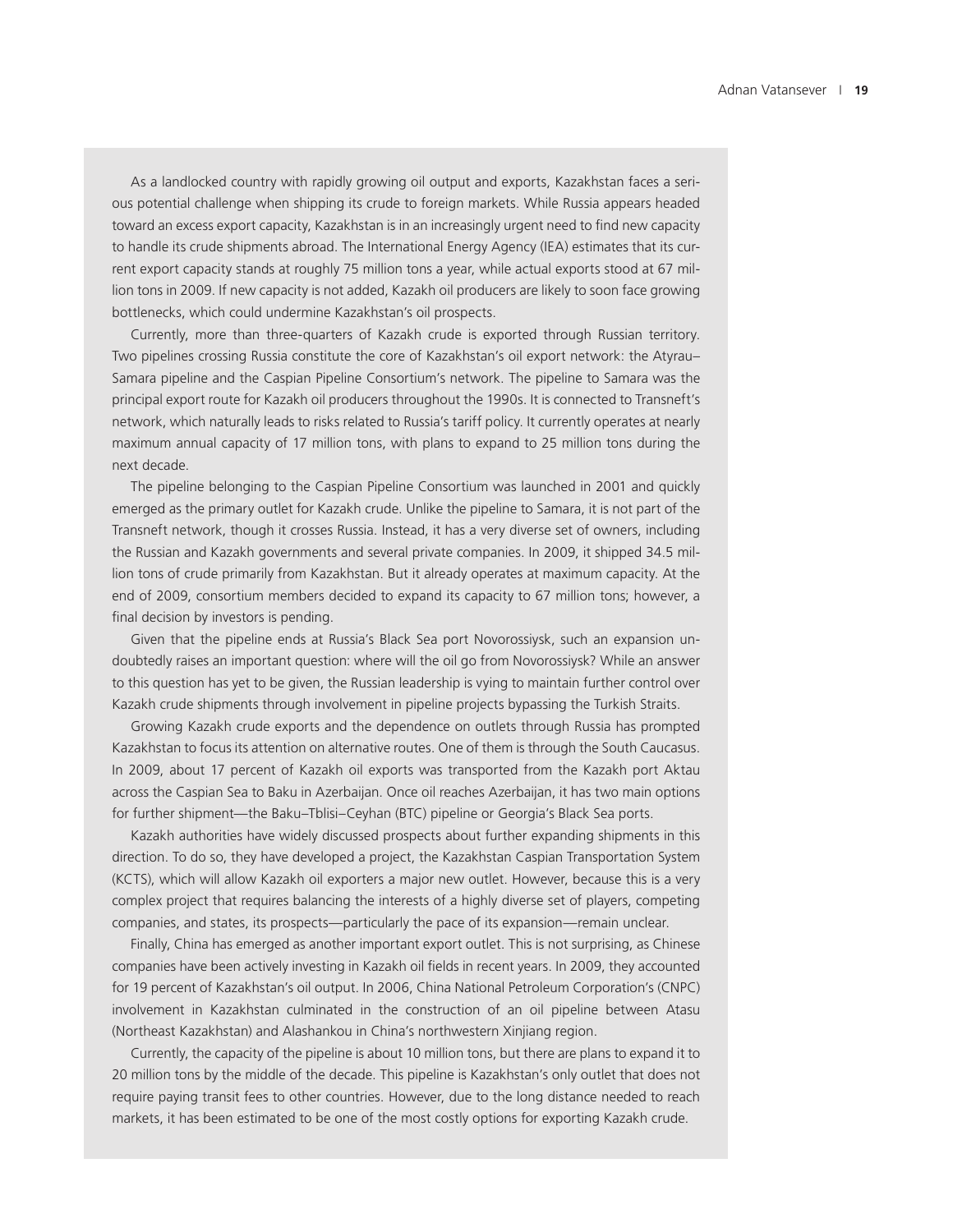## **Implications for the United States and Its Allies**

Given that Russia might well be headed toward having an excess oil export capacity and facing a possible reorientation of its oil exports, there could be significant implications for the United States and its allies. Various countries in the crude oil value chain will feel the effects differently.

#### **The Global Oil Markets**

The global oil markets will benefit from greater certainty about the total volumes of crude oil flowing from Russia. With its new export capacity, Russia will have more flexibility to respond to the potential disruptions caused by the countries across which Russia transports oil (transit countries).

What is less certain is Russia's ability to have an impact on international oil prices. Such an ability would be highly contingent on its relations with the oil cartel OPEC. So far, its reluctance, and occasionally its inability, to cooperate with OPEC has been a stabilizing factor for global oil markets. But as Moscow faces growing difficulties in expanding its oil output, while its oil production costs are rising, it may reevaluate its relations with OPEC in pursuit of higher oil prices. Thus the possibility of a potential improvement in its ability to cooperate with OPEC cannot be overlooked.

However, even in the context of redefined Russian–OPEC relations, Russia's role in international oil markets will face significant constraints. First, having the power to set global oil prices and acquiring a leading role in the cartel requires possessing excess production capacity, not necessarily excess export capacity. What matters is the total volume that a country can supply or withhold from the oil markets with relative ease. Unlike Saudi Arabia, Russia possesses no excess production capacity, and given its production prospects, it is not likely to attain one in the future. Second, Russia's economy and federal budget are heavily dependent on oil revenues, and it will take time to move away from this economic model. Russia does not have an interest in limiting its own crude oil exports.

#### **The United States**

Growing volumes of crude oil from Russia's eastern region have already started reaching the U.S. West Coast. Once the ESPO Pipeline is complete, even more oil is likely to be headed toward the U.S. market. As Russia is the largest non-OPEC oil producer and is likely to remain so during the next decade, it has the potential to secure a significant portion of the non-OPEC oil supplies sent to the United States.

Could Russian oil enhance U.S. energy security? Every so often, there have been proponents of the idea that Russian oil could displace a portion of Middle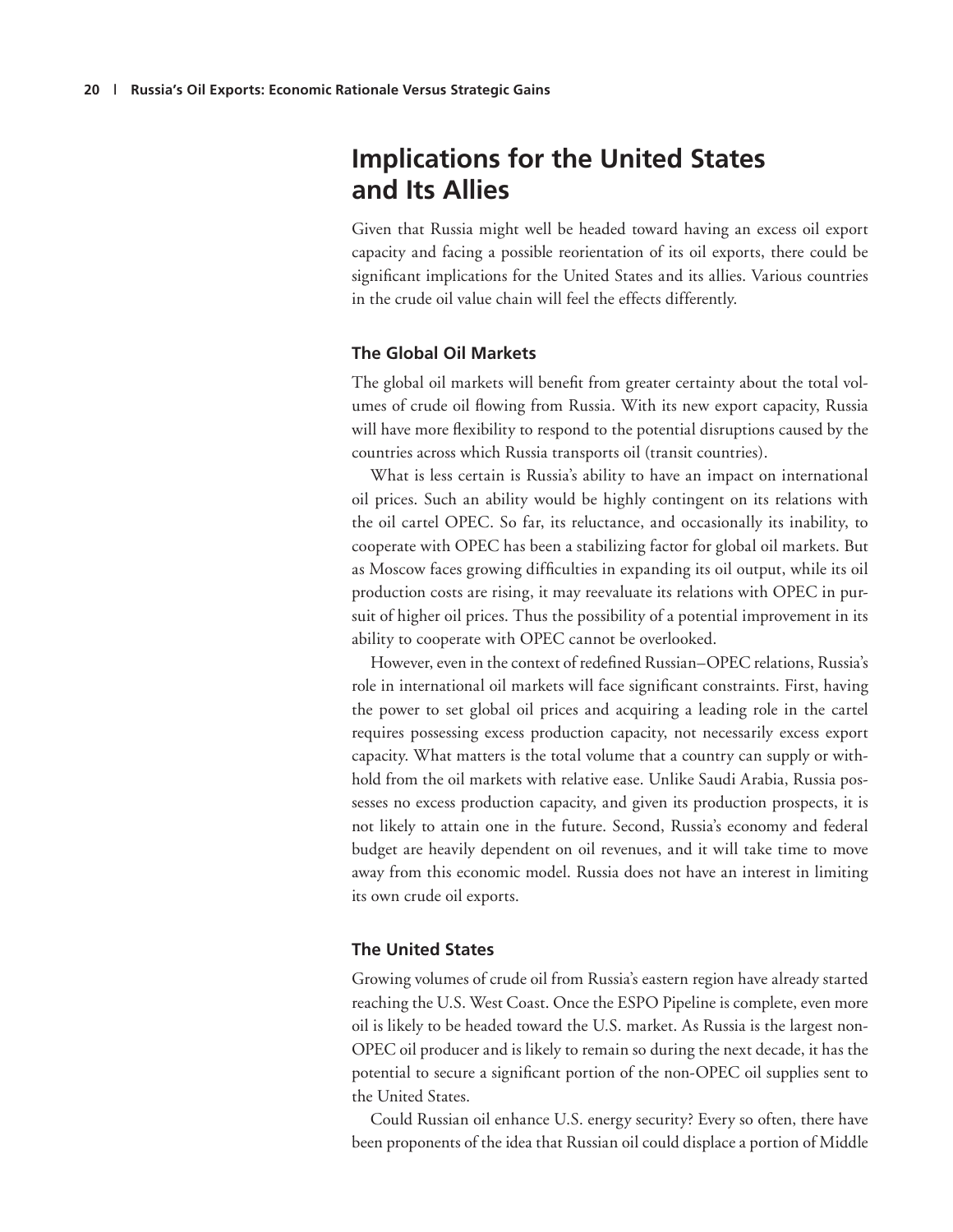Eastern crude oil imports. Such a displacement is indeed possible to some degree. The United States could acquire a greater diversity in its oil import portfolio as a result of imports from Russia, which could potentially strengthen business relations between American and Russian companies.

However, shifting toward Russian crude oil will be of limited value in enhancing U.S. energy security. First, crude oil is a fungible commodity transported with relative ease and traded on a highly liquid global market. This is what distinguishes it from natural gas. An importer ready to pay the international price (or at least a small premium over that price) could obtain

the needed oil from the global markets. Second, even if Russian oil were to displace the bulk of U.S. oil imports from OPEC countries, the United States would still be affected by political instability and by a potential oil supply disruption in the Middle East or in other major oilproducing regions. A major disruption would raise the international (including Russian) oil price to a level that could have substantial economic repercussions. Replacing one supplier with another will not allow the United States

**A gradual shift away from oil altogether is the most optimal, though also the most challenging, solution to the United States' energy security problem.**

to secure its oil at prices that are below the international price. Thus, a gradual shift away from oil altogether is the most optimal, though also the most challenging, solution to the United States' energy security problem. Finally, in the case of short-term supply disruptions, their impact on the United States' ability to meet its need for oil would be minimal, thanks to its substantial strategic reserves.

Although a redirection of Russian oil supplies is not likely to enhance U.S. energy security, it does have the potential to *indirectly* affect U.S. interests by having an impact on U.S. allies in Europe, which are either oil importers or potential transit countries. The direction and volume of Russian oil exports will also be a significant factor for the existing transit countries, such as Ukraine and Belarus, with possible implications for U.S. policy makers. Finally, Russia's new export capacity opens up new possibilities for Caspian Sea exporters, increasing the uncertainty about the direction of their future exports.

#### **European Importers**

Owing to Russia's new export routes, competition over its crude oil will get more intense. As Russia exports more oil to the Asian and the U.S. markets, its deliveries to Europe are likely to decline. Traditionally, Russian companies have had to sell part of their crude oil in Europe, their principal market, at a minor discount—\$1 to \$2 per barrel. Due to Russia's newly acquired flexibility, more importers will need to pay the world price.

Meanwhile, the ability to redirect crude oil flows away from Europe will give Russia some leverage. After all, more than one quarter (27 percent) of Europe's oil imports currently come from Russia. But this leverage will be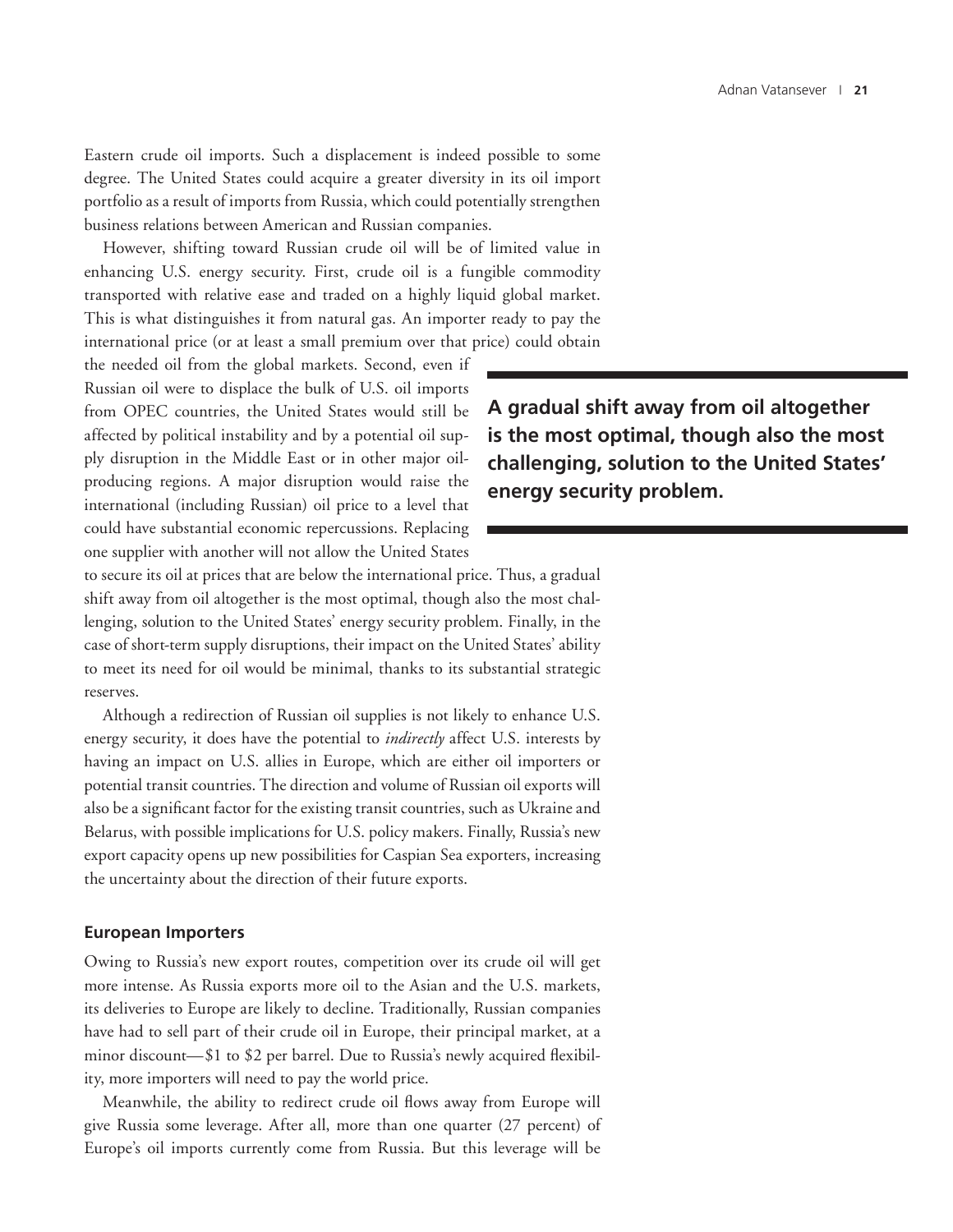limited in scope and duration. Those countries in Central and Eastern Europe that receive the bulk of their crude imports through the Druzhba Pipeline are likely to feel most of the impact. Their current pipeline infrastructure allows switching to new sources of supply in case of minor disruptions, and they have demonstrated their capacity to do so during periods of tension in Russian– Belarusan oil diplomacy. But these countries need to be prepared to invest in additional infrastructure to accommodate imports from alternative sources if Russia decides to substantially reduce shipments through the Druzhba Pipeline.

For the rest of Europe, the main challenge will be meeting its growing need for oil imports due to a projected decline in indigenous production. Redirecting Russian crude oil flows toward Asia and the United States will magnify the challenge. However, Europe in general is less likely to have difficulty finding alternative suppliers, albeit possibly at some extra transportation cost.

#### **Current Transit Countries**

Russia's current transit countries will feel the heat of its growing ability to shift its crude oil exports to alternative destinations. This is already a familiar pattern for the Baltic republics, which have seen Russian oil shipments being redi-

**Russia's current transit countries will feel the heat of its growing ability to shift its crude oil exports to alternative destinations.** rected to its own port at Primorsk. The countries crossed by the Druzhba Pipeline are likely to be the next potential candidates to lose part of the volumes transiting their territory. Yet shifting away from the Druzhba Pipeline has certain limits for Russian oil exporters. For decades, this pipeline has served as a highly cost-effective means for shipping crude oil to foreign markets. A crisis between Russia and

Ukraine or Belarus, however, could change the calculus, prompting a redirection of crude flows mostly toward Russia's own terminals on the Baltic coast.

#### **Prospective Transit Countries**

Russia's prospective transit countries—Bulgaria, Greece, and Turkey—are in the midst of negotiations for crude oil pipeline projects that would allow Russia to ship crude through their territory. It is highly unlikely that both proposed projects, the BAP and the Samsun–Ceyhan Pipeline, will materialize at once. If either pipeline is to be built, it will need guaranteed crude deliveries. But given Russia's potential surplus in export capacity and its crude oil growth prospects, its companies will face difficulty in filling the pipelines alone. It is most likely that Kazakh crude will be needed for the pipelines to operate. Without Kazakh crude, filling either pipeline would require an unusual reorientation of Russian crude flows, which could not be justified by the resources invested in the BPS-II and ESPO. As a result, negotiations with Russia may lead to disappointment for these countries.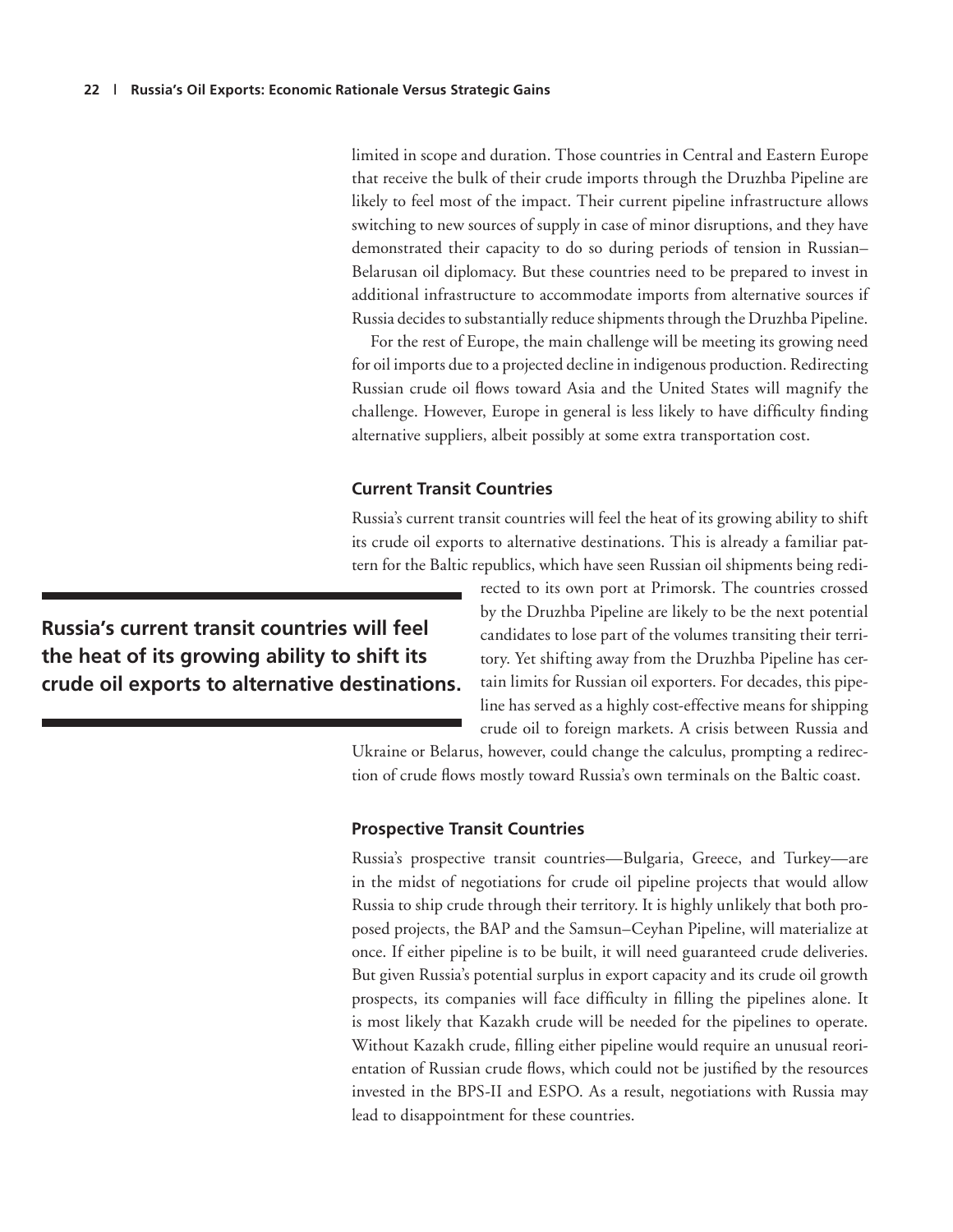Yet, as Russia's negotiations for oil transit have generally been part of a much larger bargain, its repercussions might be far broader. A case in point is Turkey's intensifying energy partnership with Russia. If Turkey were to decide to provide its final consent for the construction for the South Stream Gas Pipeline in exchange for Russian support for the Samsun–Ceyhan project, this would jeopardize the proposed Nabucco Pipeline—a project supported by the European Union's governments and the U.S. administration. As a result, the impact on Europe's energy security could be substantial.

#### **Caspian Sea Exporters**

Kazakhstan could benefit from Russia's growing export capacity in the Baltic Sea. Its crude oil could also partially replace Russian crude going through the Druzhba Pipeline. Meanwhile, Caspian Sea exporters will face fewer risks related to congestion at the Turkish Straits if at least one of the proposed bypass projects is built. But, overall, Kazakh oil exports will be subject to uncertainties related to Moscow's policy on crude oil transiting its own territory and/or pipelines. Azerbaijan's own oil exports, however, will hardly be affected as long as the Baku–Tbilisi–Ceyhan Pipeline continues to operate.

#### **Policy Recommendations**

In these circumstances, Washington's interest argues for promoting transparency, stability, and predictability. These goals could be advanced through active diplomacy in three specific areas. First, Washington could initiate the establishment of a platform for information sharing between Russia and the former Soviet republics in the Caspian Sea region. This is necessitated by the significant degree of uncertainty about the longer-term direction of Russian crude oil flows. It is also needed in order to better inform prospective stakeholders about potential crude flows. Currently, regional governments have indicated a substantial lack of preparedness for dealing with this uncertainty and have generally shown a lack of awareness about Russia's impending excess oil export capacity. For instance, officials in Ankara have been involved in energy negotiations with Moscow with excessive hopes for Russian crude deliveries for the proposed Samsun–Ceyhan project.

The proposed platform should focus on exchanging detailed information on crude oil development in the former Soviet space and on export capacity. Other stakeholders—such as current and prospective transit countries, the EU member states, and China—could also benefit from participating in the platform. But broadening the platform should not come at the expense of effective and timely exchanges of information.

Russia will need to be convinced that maintaining uncertainty will not be in its long-term interest. For this purpose, the platform could serve a role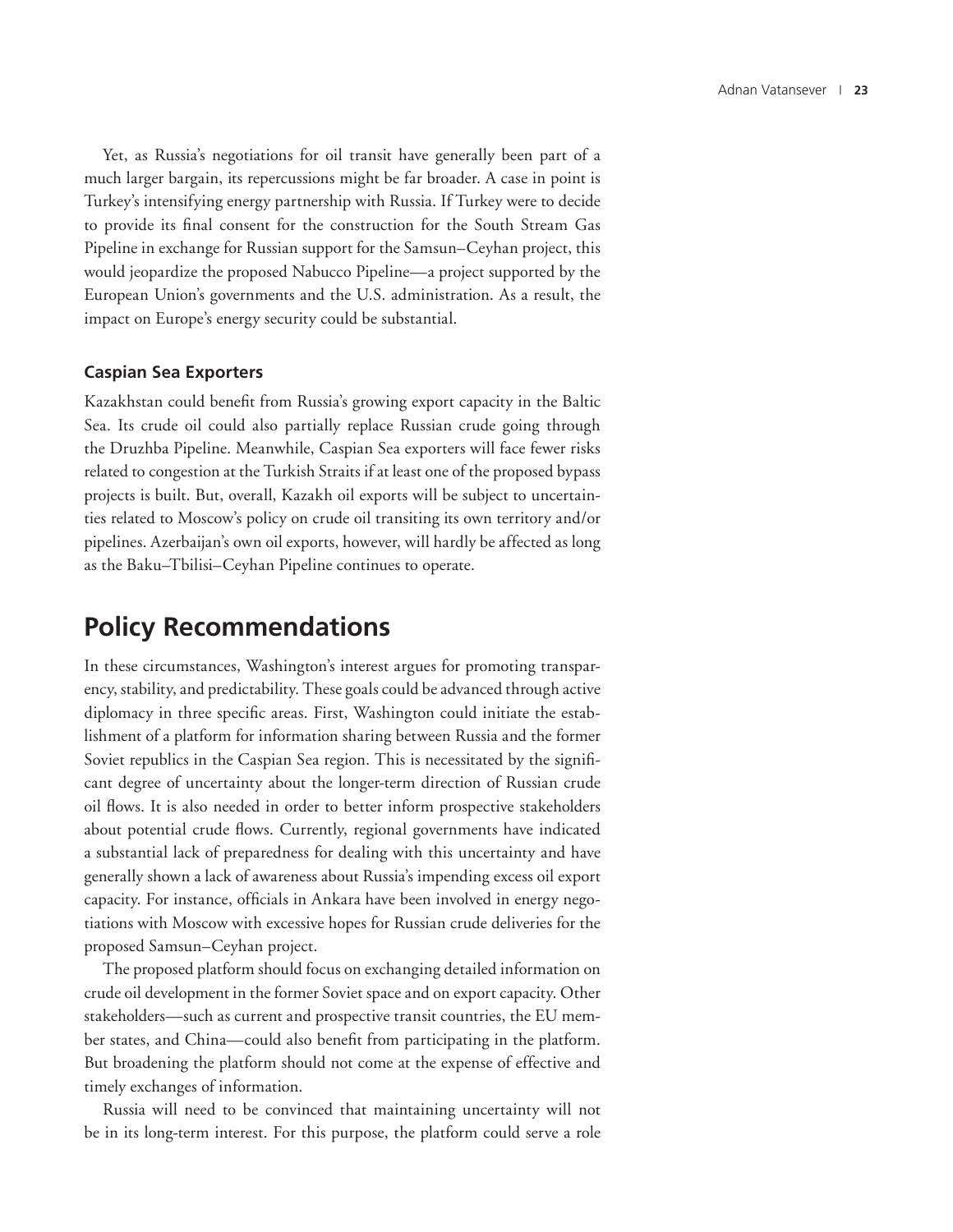in developing coherent regional scenarios for crude oil exports. Moscow and Astana in particular will need to coordinate efforts in developing such scenarios. This will help to minimize investment risks in new upstream and

**Washington's diplomacy should expand its focus on Kazakhstan, which has prospects of emerging as a major global oil supplier.**

transportation projects, while assuring that incremental volumes of crude will be accommodated at minimal costs.

Second, Washington's diplomacy should expand its focus on Kazakhstan, which has prospects of emerging as a major global oil supplier. Most of the future growth in oil supplies from the former Soviet republics will come from this country. By the IEA's estimates, Kazakhstan will be

producing about 200 million tons in 2030, up from 76 million tons in 2009. The bulk of incremental volumes will go for exports.

As Kazakhstan's oil supplies continue to grow, it will need greater access to new outlets. Currently, most Kazakh crude oil is exported via Black Sea ports, mainly through the pipeline belonging to the Caspian Pipeline Consortium. This trend is expected to carry on as the partners in the consortium continue expanding the pipeline's capacity. If there is ever congestion at the Turkish Straits, it will most likely be Kazakh crude that will suffer most of the consequences, paying prohibitive charges for delays.

Potential bottlenecks for Kazakh crude oil call for more active involvement by Astana in international pipeline negotiations. However, Kazakh companies have acquired no role in the proposed BAP or the Samsun–Ceyhan project, while the Kazakh government has been equally absent from Black Sea energy diplomacy. Even though mostly Kazakh crude will fill these pipelines, Moscow and Russian companies have been the principal players vying for a role in their construction and operation.

Washington should support Astana in its pursuit of stable export outlets for Kazakh crude oil. As Kazakhstan is heading toward becoming one of the leading non-OPEC oil suppliers, it deserves greater autonomy and flexibility in selecting the routes for its future crude exports. Acquiring a stronger stake in resolving future bottlenecks around the Black Sea is where Washington and Astana could start working together.

Finally, the idea for reversing the direction of the so-called Odessa–Brody Pipeline, a long-forgotten opportunity, deserves more attention. This pipeline stretching between the Ukrainian cities of Odessa on the Black Sea coast and Brody near the Ukrainian–Polish border was built at the beginning of the decade. It was originally intended to carry Caspian Sea crude oil to Europe but failed to obtain delivery guarantees. As a result, its direction of flow was reversed in 2004, allowing Russian companies to ship their crude to the Black Sea. However, it has lost its importance as an export route for Russian companies, as Russia's export capacity has expanded in the past few years. As a result, even flowing in the reverse direction, it has remained substantially underutilized.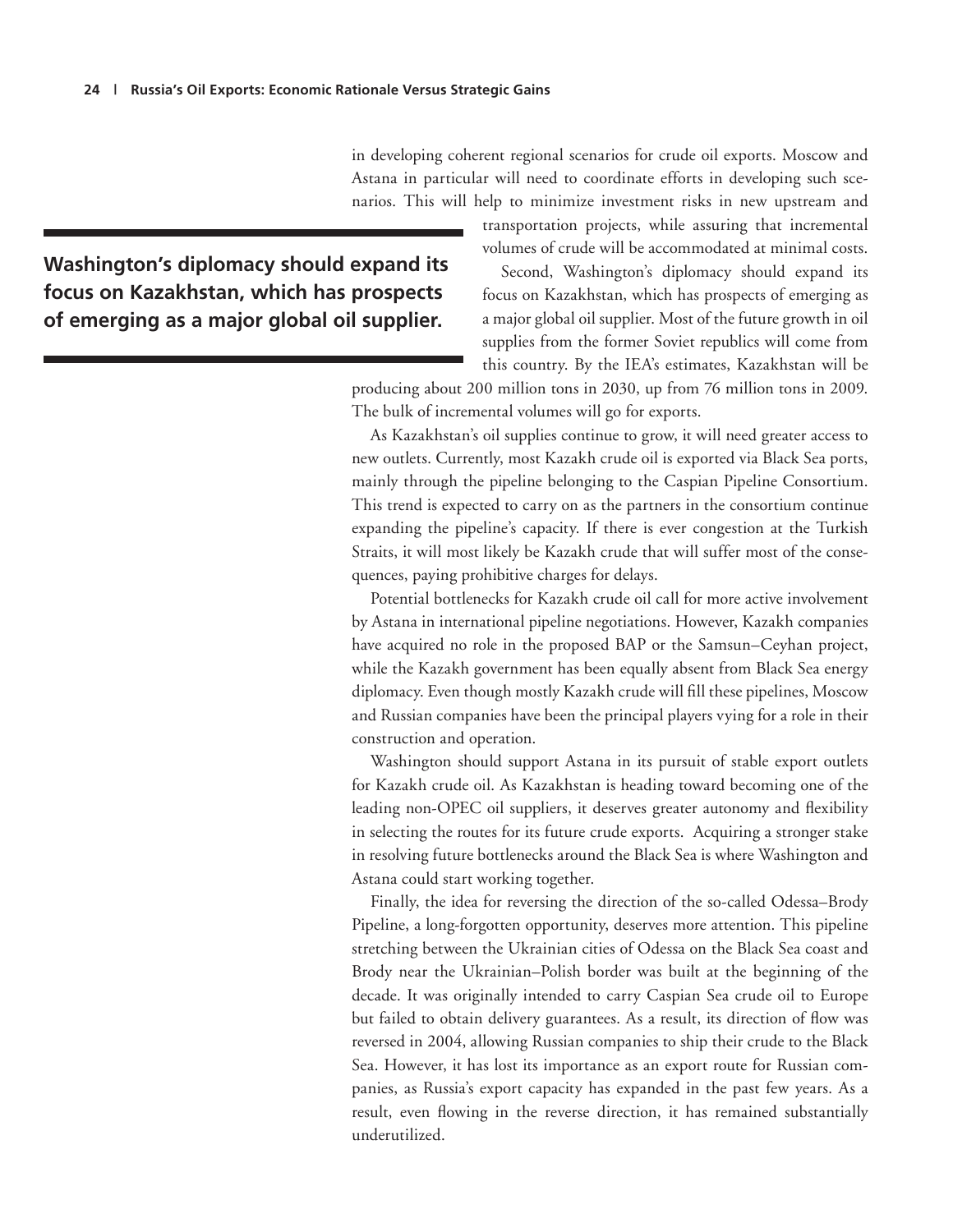Reversing the Odessa–Brody Pipeline could have several potential benefits. Since it has a connection to the Druzhba Pipeline, the Central European countries, worried about a potential decline in Russian supplies, could access a major alternative source—Caspian crude oil. And Caspian producers, mainly Kazakh oil exporters, would gain further flexibility in their oil exports. Additionally, Ukraine, and possibly Belarus, could also benefit from improved energy security amid prospects for declining oil deliveries and the transit of Russian crude.

Washington, along with Brussels, could support a new feasibility study of the potential benefits of reversing the flow of the Odessa–Brody Pipeline and for the construction of a potential new spur line from Brody to Poland—the largest EU member country in Eastern Europe. Washington should also focus its diplomatic efforts on bringing the various stakeholders together as needed for the realization of the project.

In sum, as Moscow builds new crude oil export routes and the uncertainty about the destination of its future exports grows, Washington can take the following steps in pursuit of enhanced stability for oil supplies and improved energy security for its allies in Europe:

- Establish a platform for sharing information on oil production and export trends in Russia and the Caspian Sea region.
- Support Astana in pursuing stable export routes for growing volumes of Kazakh crude oil.
- Support initiatives aimed at reversing the direction of the Odessa–Brody Pipeline.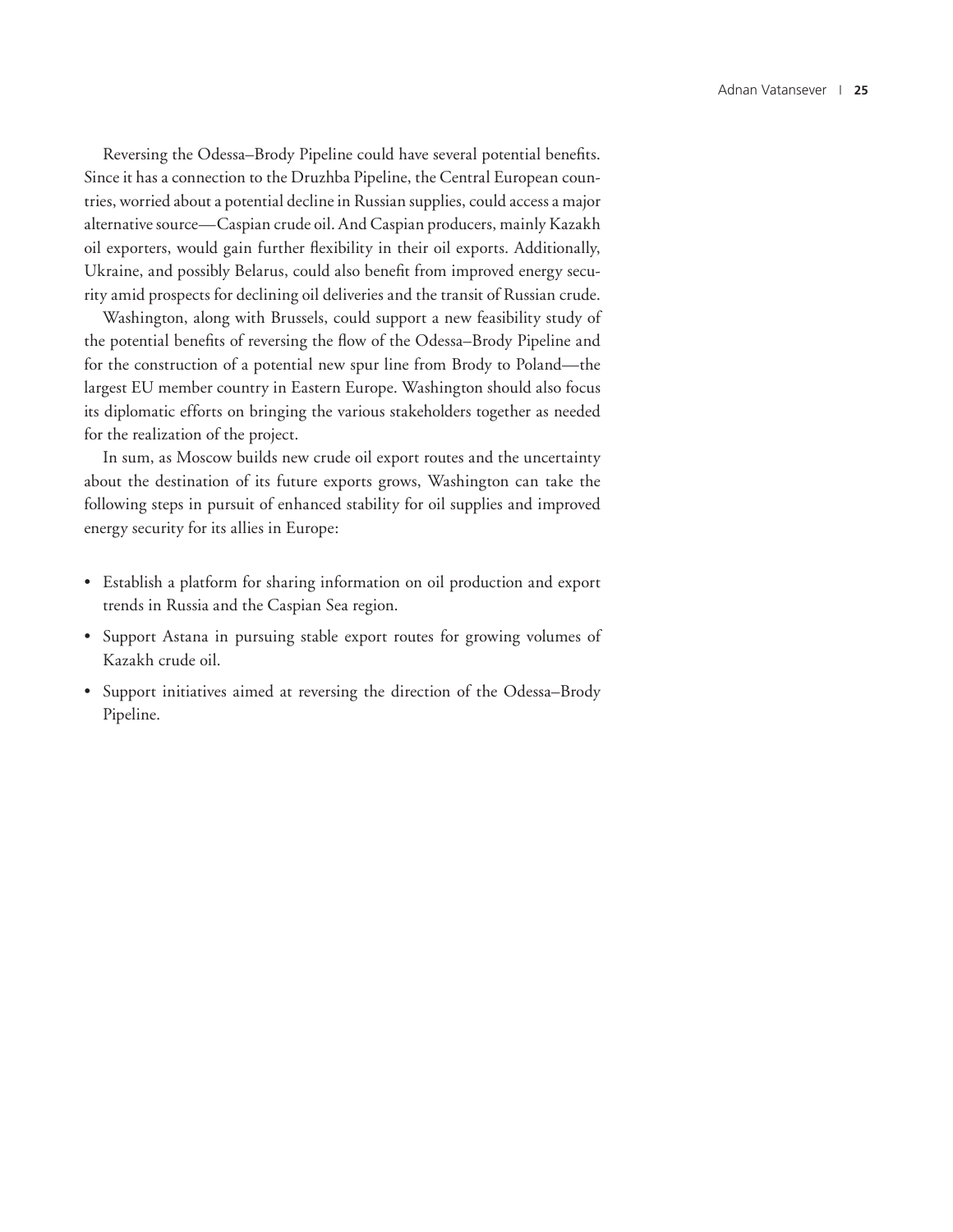## **Further Reading**

- Federal State Statistics Service. *Russia in Figures—2010.* Moscow: Federal State Statistics Service.
- Institute for Energy Strategy. *Energy Strategy of Russia for the Period Up to 2030*. Moscow: Institute for Energy Strategy, 2010. energystrategy.ru/projects/docs/ ES-2030\_(Eng).pdf.
- International Energy Agency. *World Energy Outlook 2010.* Paris: International Energy Agency.
- Korzhubayev, Andrey, and Leontii Eder. "Eksport Nefti iz Rossii" [Oil Exports from Russia]. *Burenie i Neft,* July–August 2010. http://www.burneft.ru/archive/ issues/2010-07-08/2.
- Meshcherin, Andrey. "Eksport Nefti i Nefteproduktov" [Export of Oil and Petroleum Products]. *Neftegazovaya Vertikal,* no. 5, 2010.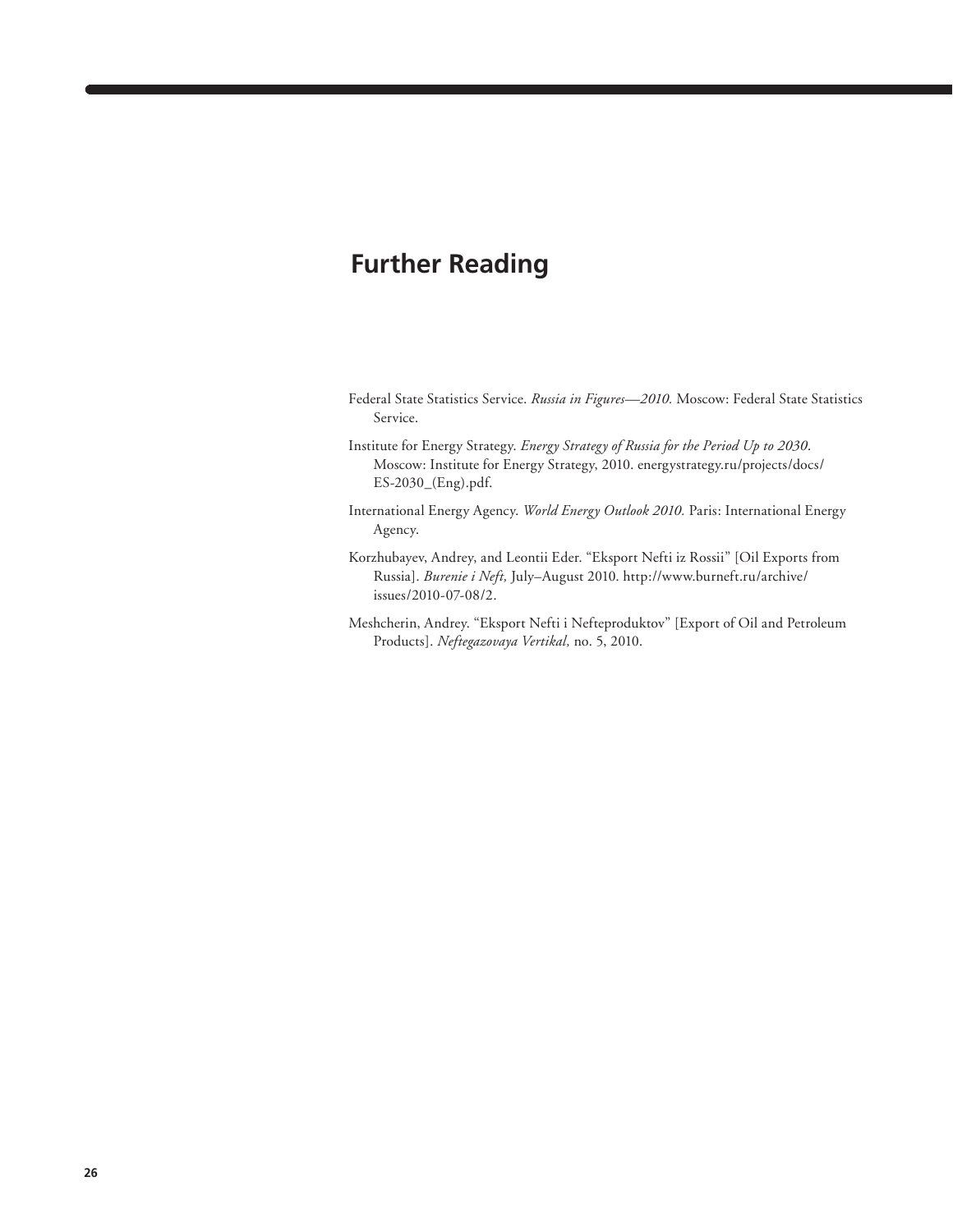## **About the Author**

**ADNAN VATANSEVER** is a senior associate in the Energy and Climate Program at the Carnegie Endowment. He specializes in the energy sectors of the former Soviet republics and Eastern Europe. His particular focus is on energy efficiency and carbon reduction, Eurasian energy security, and Russia's economic modernization.

Before joining Carnegie, he worked as a senior associate for Cambridge Energy Research Associates (IHS CERA), specializing in the oil and gas industries in Eurasia. His most recent areas of research include crude transportation and export dynamics in Eurasia, Russia's tax and regulatory environment for the oil sector, Turkey's role as an energy transit country, and energy scenarios for Russia. He formerly worked for the World Bank, where he developed a research framework for the management of oil and gas revenues in resource-rich countries, and advised the Turkish government on reforming Turkey's gas market.

He also served as an energy consultant for Pacific Northwest National Laboratory at the U.S. Department of Energy, advising on gas transportation projects for Central Asia.